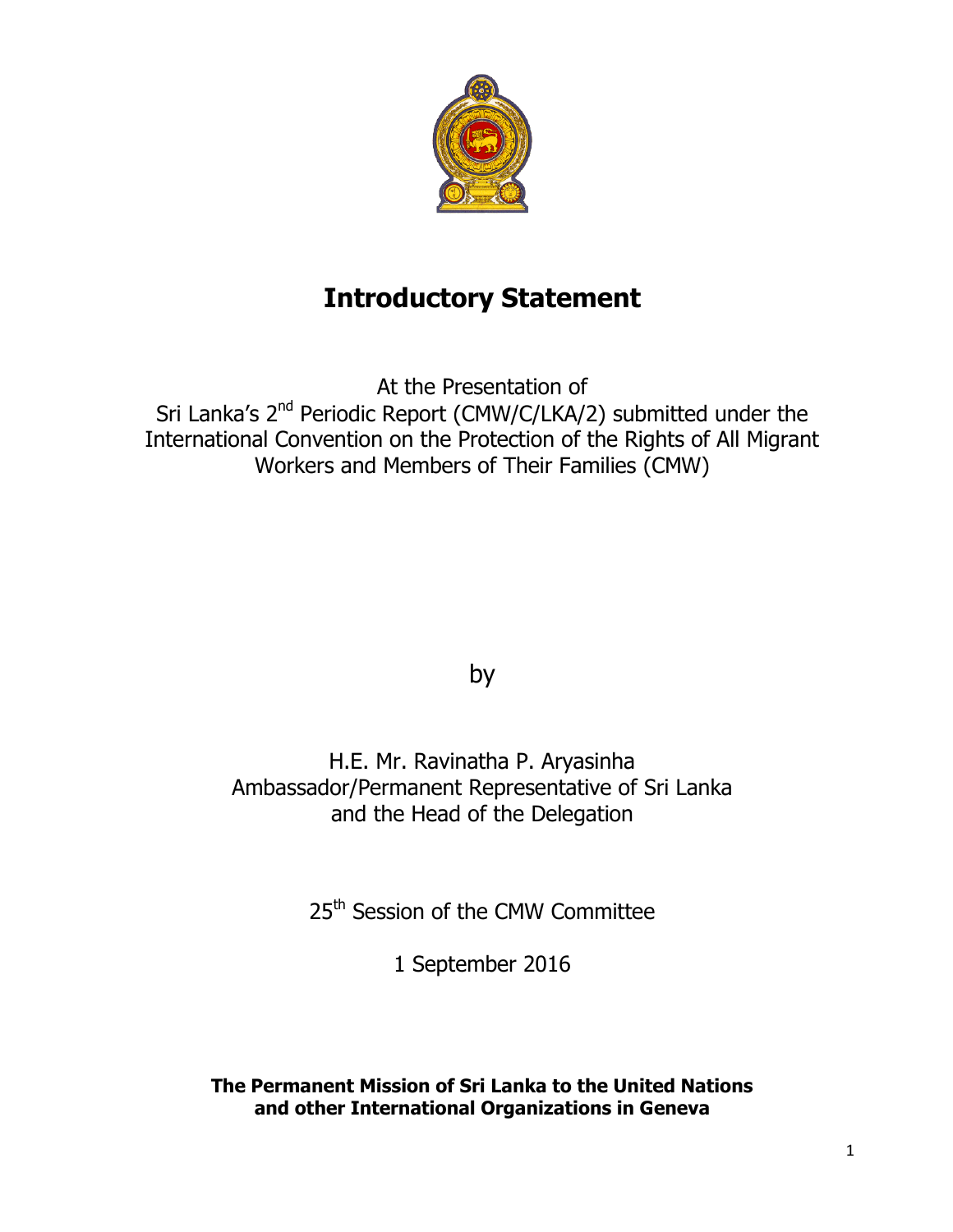# 1. **Introduction**

Mr. Chairman and distinguished members of the Committee,

Delegations, Members of the UN and other international organizations,

NGOs and civil society representatives,

Ladies and Gentlemen,

My delegation is pleased to have this interaction with the Committee on Migrant Workers to present Sri Lanka's 2<sup>nd</sup> Periodic Report under the International Convention on the Protection of the Rights of All Migrant Workers and Members of Their Families (CMW) as yet another testimony to our commitment for continued engagement with the UN human rights treaty body processes.

Our delegation expresses its sincere appreciation to the Committee for the constructive concluding observations on our initial report and also for the concerns raised in the list of issues provided for this review, which we intend to provide further information and clarifications. We in particular wish to thank the two Country Rapporteurs on Sri Lanka for their preparatory work. We are encouraged by the recognition of this Committee the progressive steps taken by Sri Lanka and we wish to further improve them while working on areas where we need additional efforts. We look forward to hearing your comments and observations, which will receive due attention of the new unity Government, which is being in office for one year, since the general elections on 17 August last year, in its endeavours towards ensuring a sound migration policy upholding the rights and welfare of migrant workers and their families.

We also acknowledge the presence of the international organizations and civil society organizations especially those from Sri Lanka who are observing this review today. In the preparation of our second periodic report and this oral review, a considered and inclusive consultation among stakeholders including the Human Rights Commission of Sri Lanka (HRCSL) was followed, and today I am being joined by the following members;

- Mr. G.S. Withanage, Secretary of the Ministry of Foreign Employment- the dedicated line Ministry for matters related to migrant workers;
- Mr. C.A.H.M. Wijeratne, Senior Director-General (Legal), of the Ministry of Foreign Affairs, who has served as Ambassador in Kuwait from 2011- 2014
- Mrs. Samantha Jayasuriya, Deputy Permanent Representative of the Permanent Mission of Sri Lanka in Geneva;
- Mr. W.M.V. Wansekara, Additional General Manager, Sri Lanka Bureau of Foreign Employment (SLBFE) who served as Labour Counsellor in Sri Lanka Mission in Qatar from 2011-2014
- Mr. Gamini Ratnayake, Director, Sri Lanka Bureau of Foreign Employment;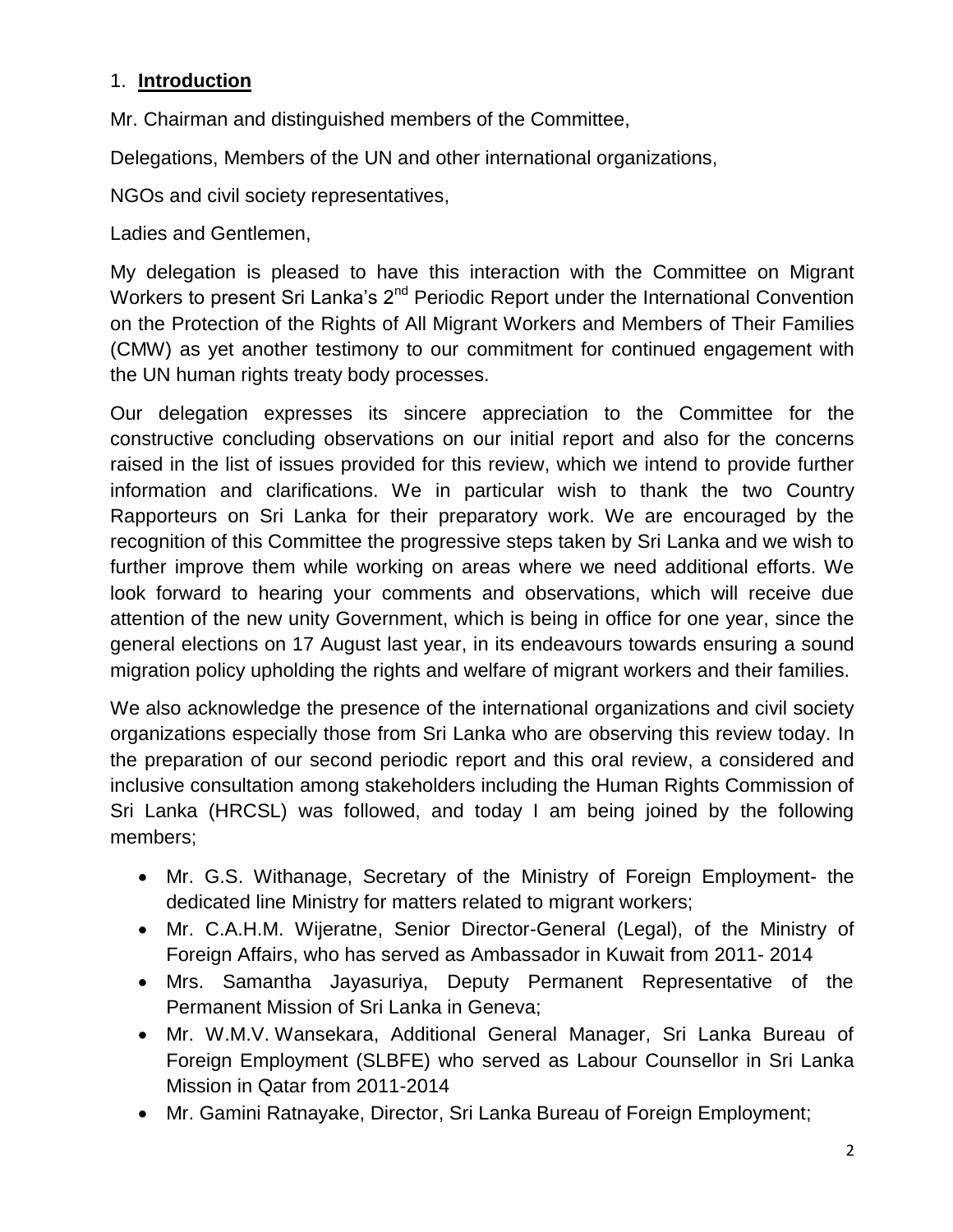- Ms. Dilini Gunasekera, Second Secretary, Permanent Mission of Sri Lanka in Geneva.
- Mrs. M.L.F. Mafusa, Second Secretary, Permanent Mission of Sri Lanka in Geneva.

#### a. Policy commitments of GOSL to the Convention

#### Mr. Chairman,

 $\ddot{\phantom{a}}$ 

This year marks the **20th Anniversary since Sri Lanka became a State Party** to the International Convention on the Protection of the Rights of All Migrant Workers and Members of Their Families  $(CMW)^1$ , the key international instrument that comprehensively deals with the protection of the rights and welfare of migrant workers. We are pleased to be among the 48 countries that are Party to the Convention and join the call of the CMW in encouraging others to consider acceding to this important human rights instrument, in order to strengthen the global migration governance process.

I am pleased to announce that the Government of Sri Lanka has formally **withdrawn its reservation to Article 29 of the Convention** made upon our Accession to the Convention in 1996 and that the depository notification in this regard has been circulated by the UN Secretary-General on 16 August 2016 in his capacity as the depository.

We also have had a useful **engagement with the Special Rapporteur on the human rights of migrants, Mr. François Crépeau, in June 2015 at the 29<sup>th</sup> Session of** the Human Rights Council when he presented the country report pursuant to his visit to Sri Lanka from 19-26 May 2014 and Sri Lanka has taken note of his observations with appreciations. We also thank him for the initiative taken to host together with the Ministry of Foreign Employment Promotion and Welfare, a workshop on recruitment practices, which has benefitted not only the Government agencies, but the recruitment agencies and civil society.

Following the **Standing Invitation** extended on 17 December 2015, **to all UN thematic Special Procedures Mandate Holders** to visit Sri Lanka, a number of SRs have already undertaken visits representing a broad range of mandates as follows:

The **Special Rapporteur on the promotion of truth, justice, reparations and guarantees of non-recurrence,** Mr. Pablo de Greiff visited Sri Lanka from 30 March – 3 April 2015, 26 January – 1 February 2016 and in June 2016, in a technical

 $1$  Sri Lanka acceded to the International Convention on the Protection of the Rights of All Migrant Workers and Members of Their Families (CMW) on 11 March 1996.

https://treaties.un.org/Pages/ViewDetails.aspx?chapter=4&clang=\_en&mtdsg\_no=IV-13&src=TREATY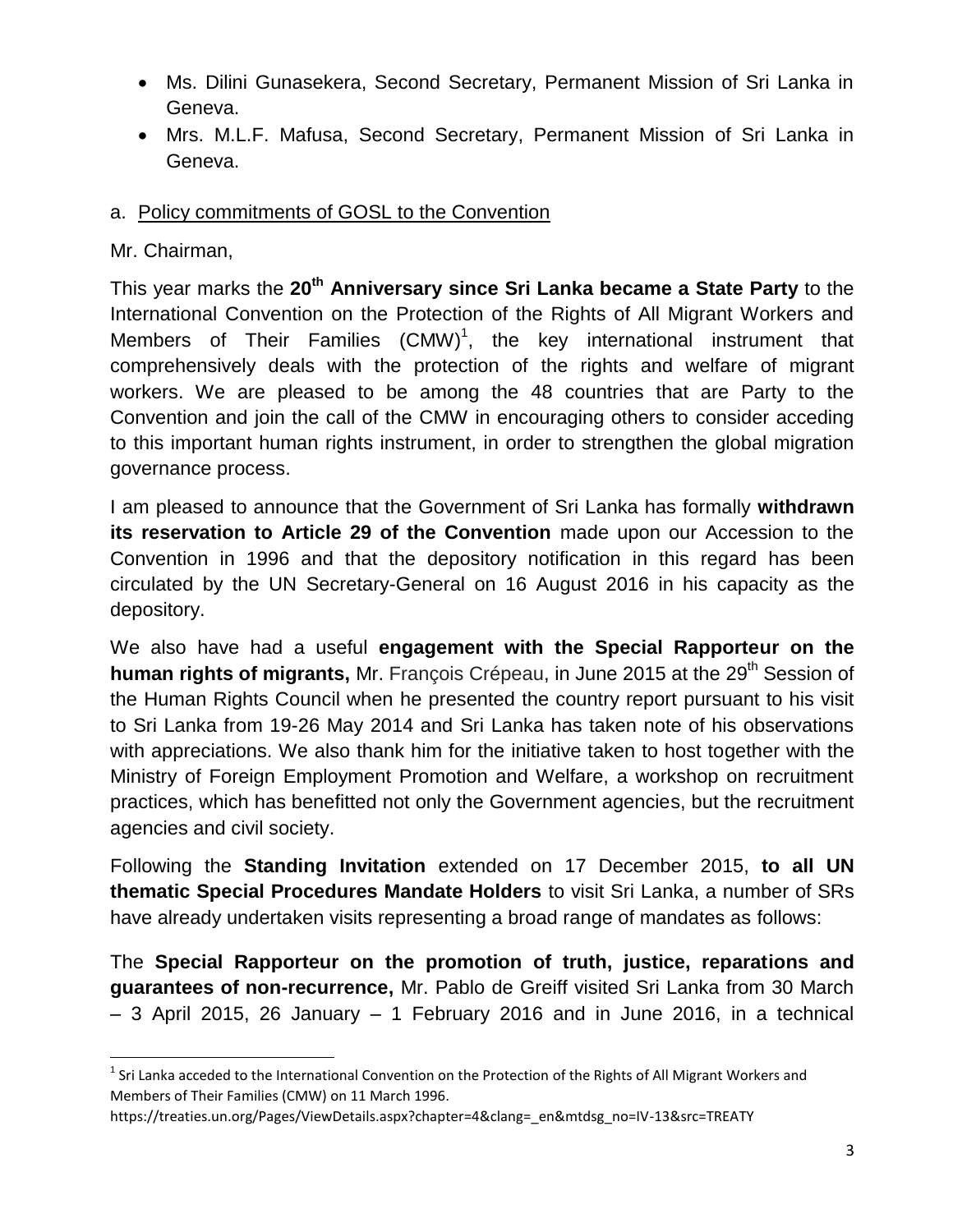advisory capacity.

The **Special Rapporteur on the Independence of Judges and Lawyers,** Ms. Monica Pinto, and the **Special Rapporteur on torture and other cruel, inhuman or degrading treatment or punishment,** Mr. Juan Mendez visited Sri Lanka from 29 April to 7 May 2016.

Also, the **Special Rapporteur on Minority Issues**, Ms. Rita Izsák is scheduled to visit Sri Lanka from 10-20 October 2016, and the **Special Rapporteur on Freedom of Assembly,** Mr. Maina Kiai, will visit in the first quarter of year 2017.

Following a policy decision taken by the GOSL to respond to new **communications from the UN Human Rights Committee,** the GOSL informed the OHCHR on 20<sup>th</sup> January 2016 that it will consider communications with a view to conveying a response or observation. The GOSL has therefore restored its practice of cooperating with the Committee in terms of Article 4(2) of the Optional Protocol i.e., to provide written explanations or statements clarifying the matter and the remedy (if any) that may have been taken by Sri Lanka.

From 15-16 August Sri Lanka presented its **10th - 17th Periodic Reports under the International Convention on the Elimination of All forms of Racial Discrimination (CERD)** and engaged in a constructive dialogue with the Committee members.

From 15- 16 November 2016, Sri Lanka will present its **5 th Periodic Report under the Convention against Torture and Other Cruel Inhuman or Degrading Treatment or Punishment (CAT).**

The GoSL will also present its **8 th Periodic Report under the Convention on Elimination of Discrimination against Women (CEDAW)** in early 2017.

The Government since came in to power in January 2015, expeditious action has been taken in implementing our commitments on human rights obligations, namely;

- a) Ratified the **ILO Convention on Employment Policy** (C122 Employment Policy Convention, 1964 (No. 122) on 3 February 2016.
- b) Endorsed the Declaration of Commitment to **End Sexual Violence in Conflict** on 12 January 2016.
- c) Ratified the International **Convention for the Protection of All Persons from Enforced Disappearance** on 25<sup>th</sup> May 2016. It has also taken steps to prepare enabling legislation to incorporate the provisions of the Convention into Sri Lanka's domestic law.
- d) Ratified the **Protocol to Prevent, Suppress and Punish Trafficking in Persons, Especially Women and Children** supplementing the UN Convention against Transnational Organised Crime on 15 June 2015.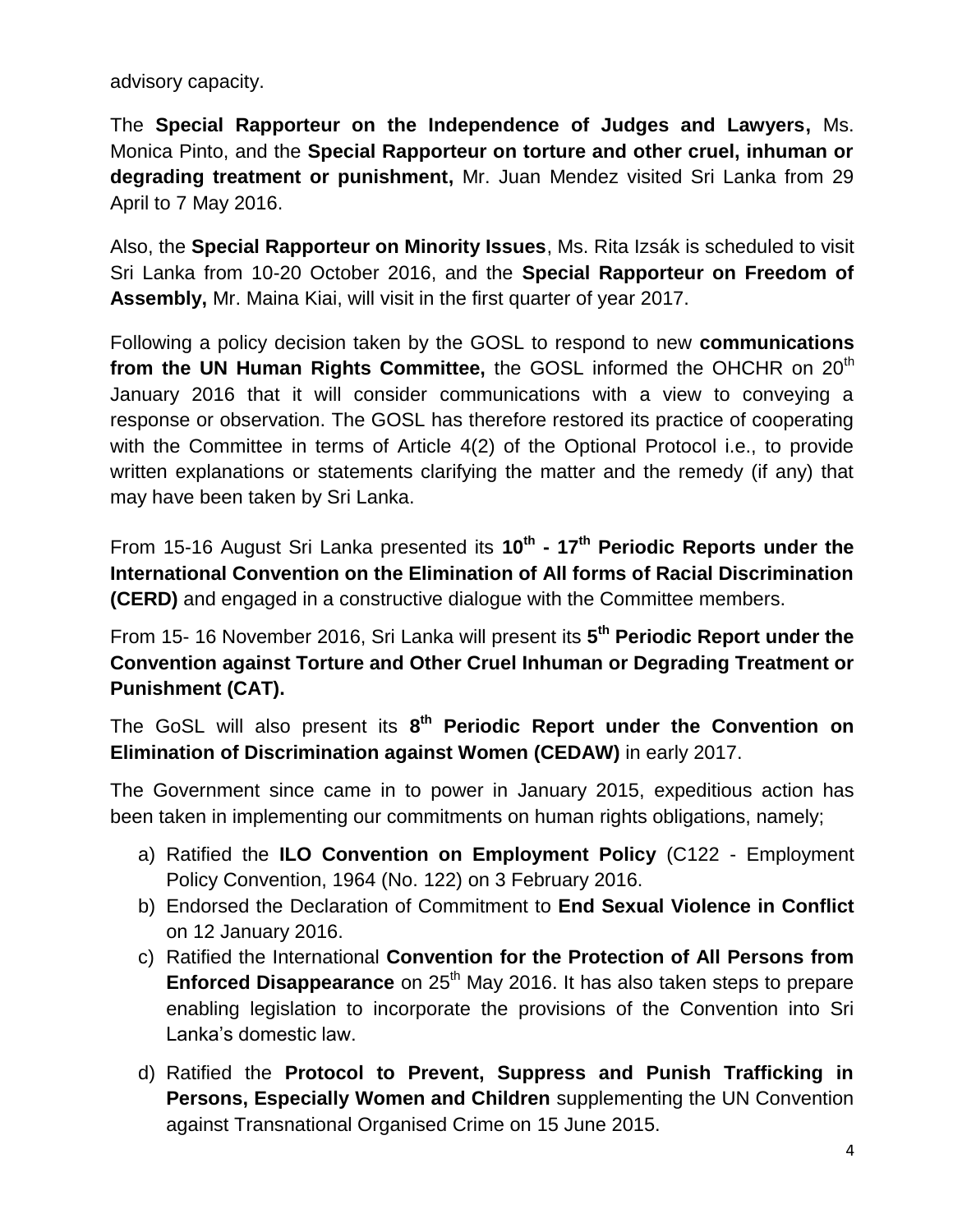e) Made a declaration on 16 August 2016 under **Article 22 of the Convention Against Torture and other cruel, inhuman or degrading treatment or punishment,** that it recognizes the competence of the Committee to receive and consider communications from or on behalf of individuals subject to its jurisdiction which claim to be victims of a violation.

The **High Commissioner for Human Rights**, Mr. Zeid Ra'ad Al Hussein visited Sri Lanka from 6-9 February 2016. The GoSL facilitated wide-ranging meetings with victims, Opposition, key Ministers, the President and Prime Minister, key officials including the Defence Secretary and the Heads of Security Forces and Intelligence and facilitated his travel to Jaffna and Trincomalee.

From 24-25 August 2016, the **Director General of the International Organization for Migration (IOM)** Ambassador William Lacy Swing visited Sri Lanka to participate in the Colombo Process  $4<sup>th</sup>$  Senior Officials and the  $5<sup>th</sup>$  Ministerial Meeting, which is a voluntary forum on contractual labour migration from Asia and it also provided an opportunity to strengthen cooperation on migration related issues, including IOM's assurances for continued bilateral support and technical assistance to the GoSL.

As we are speaking, the **UN Secretary-General,** Mr. Ban Ki- Moon is undertaking a three day visit to Sri Lanka from 31 August 2016.

Through the above measures, the Government has demonstrated its will to cooperate with international organizations and mechanisms with a view to strengthening human rights for the benefit of the population as a whole.

Mr. Chairman,

Lack of economic opportunities and livelihood continues to be determining factors which compel people to go abroad in search of better economic benefits. This is common to all communities in Sri Lanka and not confined to any particular community or ethnic group. Having recognized this issue, the new Government of President Maithripala Sirisena and Prime Minister Ranil Wickremesinghe, has envisaged 'a **sound economic strategy for the country orienting towards a knowledge and innovation economy'**, which includes strategies to implement 'a programme of providing one million jobs' to address unemployment among the youth. Further, the Government pledged to introduce a pension scheme for those employed overseas, and to add 2.5% interest to the current interest rate of their non-resident accounts, and to start a special protection programme for the families of the migrant workers including those of the Middle East. $<sup>2</sup>$ </sup>

 $\overline{a}$ <sup>2</sup> Page 49 of the Election Manifesto " A Compassionate Maithri Governance A Stable Country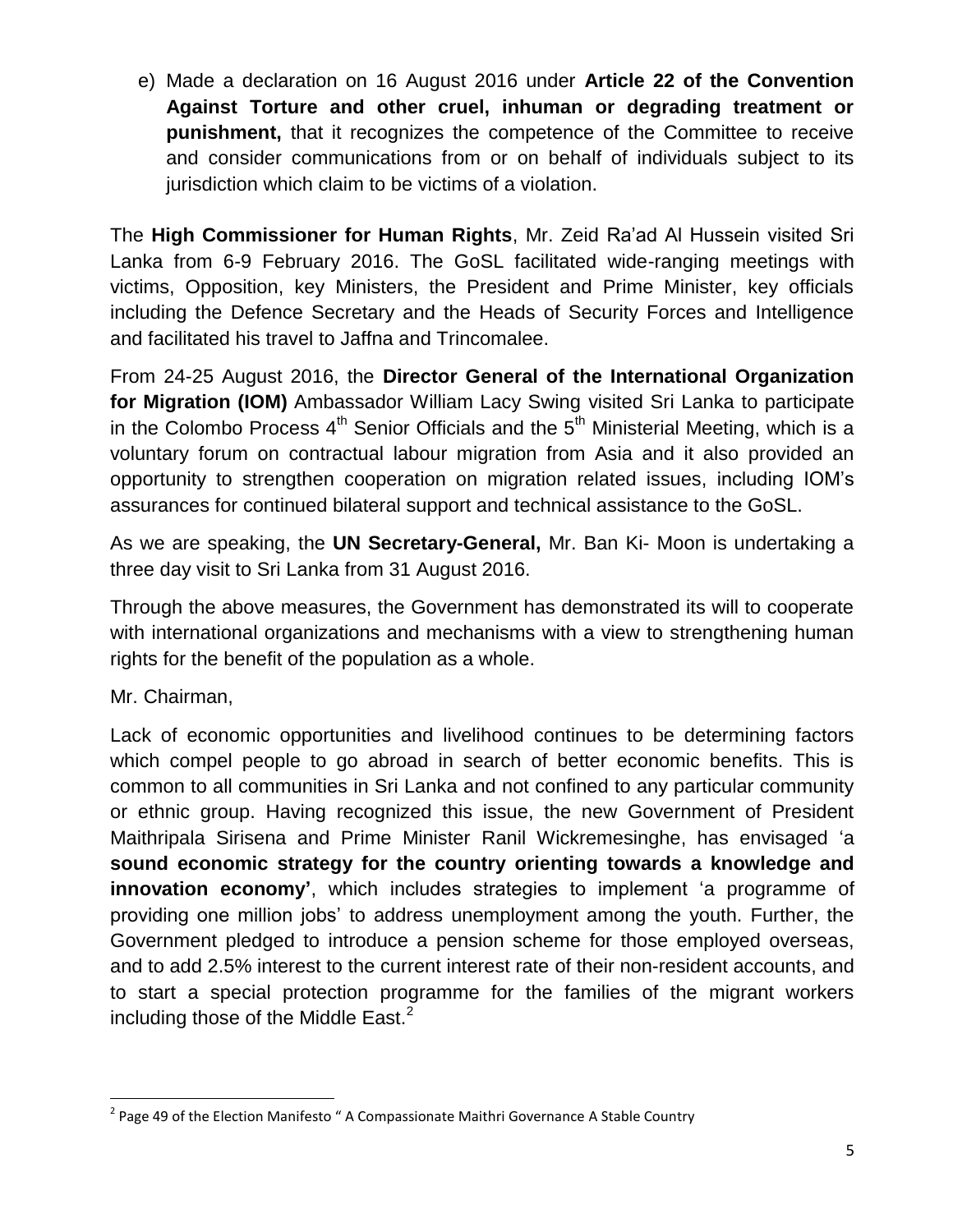# b. General migration Profile of Sri Lanka and its contribution

# Mr. Chairman,

Outbound migration from Sri Lanka has not been new to Sri Lanka and the scholars on the subject would however note that it has also happened in phases in a more intense manner than the normal regular migration of labour forces. In the early 50-70s there were predominantly professionals and skilled labour migration flows to the West and other developed countries which one would call as 'brain drain'. Then with the unfortunate conflict against a separatist terrorist group and two southern youth insurrections there were further movement of people, which could be considered largely a 'mixed migration flow', including labour migrants as well. Sri Lanka has largely remained as a labour migrant originating / sending country, with a moderate number of inbound migrants to the country. The labour migration today is largely to the Gulf Cooperating Countries (GCC) which contributes substantially to our economy through remittances. As of 2014, 1.7 million Sri Lankans were employed abroad impacting nearly 25% of our population and during 2014, foreign employment provided a remittance income which amounted to US \$. 7.018 Billion (LKR 916.367 Billion)<sup>3</sup> There is also a well developed recruitment industry which has 977 registered agencies as of August 2016. One of the primary reasons for the large number of women migration from Sri Lanka as domestic workers is the lack of employment opportunities beyond the traditional agriculture based livelihoods, besides other push factors. However, the Government has deployed several initiatives to reduce the female dependency on the Middle Eastern domestic worker market, and as per records the average percentage of women migrants has now reduced to 34% by 2015.

# **2. Legal, Institutional, and Socio-economic mechanisms for addressing migration issues and the measures to implement the Convention since last periodic report;**

# **a). Implementation measures within Sri Lanka on Migration issues;**

# **I. Legislative and regulatory measures:**

Sri Lanka has over the years built the necessary legal, institutional and socioeconomic safeguards to address issues related to migration within Sri Lanka as well as in partnership with other countries and this remains an ongoing process.

The **Constitution of Sri Lanka**, which is the supreme law of the country in its Article 14 (1) (h) provides for the freedom of movement and of choosing one's residence within Sri Lanka and Article 14 (1) (i) guarantees the freedom to return to Sri Lanka. Every citizen is entitled to obtain a passport according to law for purposes of

<sup>3</sup> http://www.foreignemploymin.gov.lk/about-us.php?lg=EN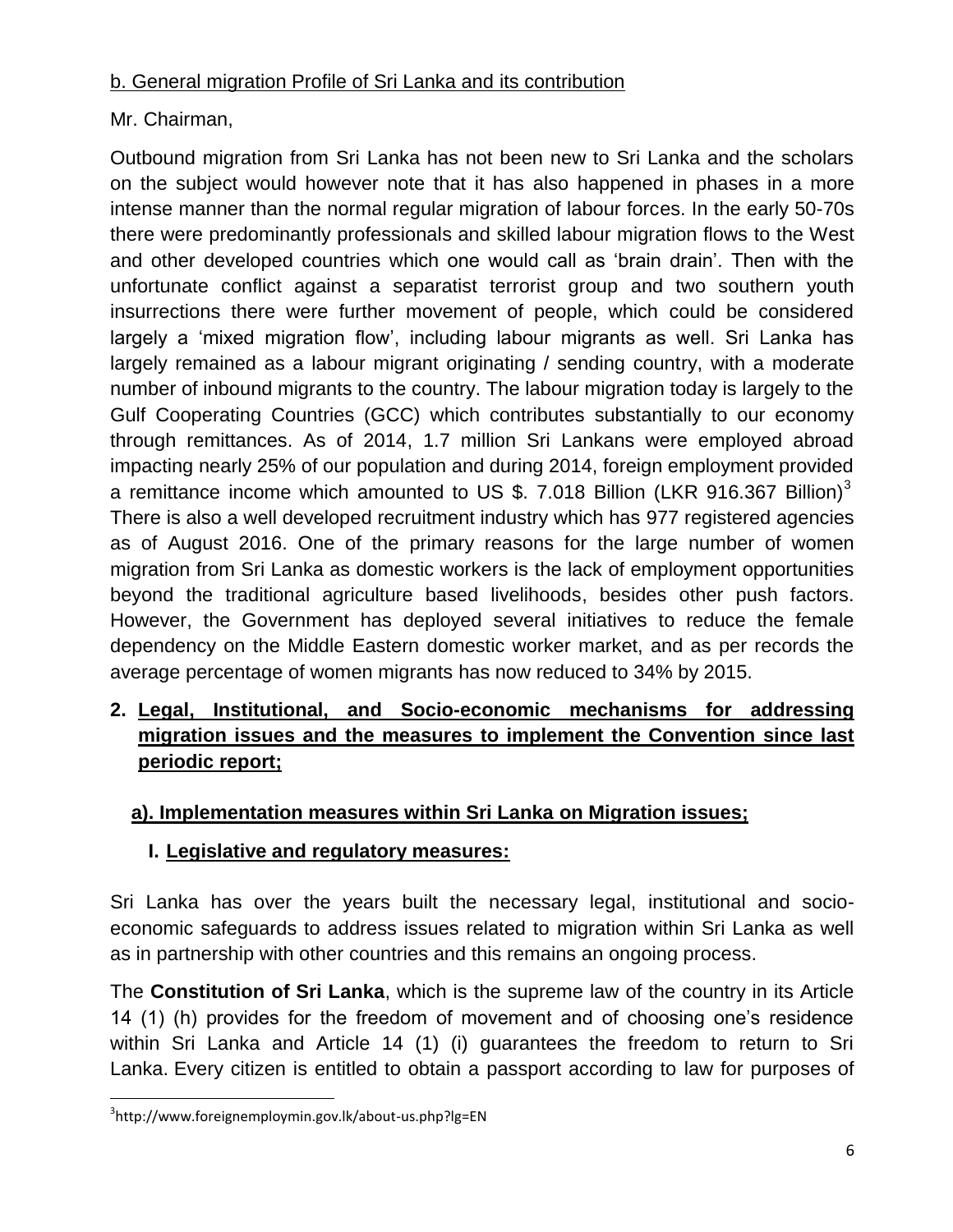travel outside the country. With the progressive liberalization of the economy and the deregulation of exchange controls and of import and export activity since 1977, foreign travel has recorded a significant growth.

Further, the Constitution Article 12 (2) of the Constitution of Sri Lanka guarantees the fundamental right to equality where "No citizen shall be discriminated against on the grounds of race, religion, language, caste, sex, political opinion, place of birth or any one of such grounds." Reflecting this specific stipulation in the Constitution, the 19th Amendment has been enacted as a part of a constitutional reform process that ensures diversity and pluralism.

The passage of the **19th Amendment to the Constitution** saw the re-establishment of **independent commissions** for oversight of key institutions including the judiciary, human rights, bribery & corruption, elections, police, public service, finance and delimitation.

In the context of the  $19<sup>th</sup>$  Amendment to the Constitution, which guarantees the Right of Access to Information in Article 14 A of the Constitution, provides assurances on fostering a culture of transparency and accountability in public authorities by giving effect to the right of access to information and thereby promoting a society in which the people of Sri Lanka would be able to more fully participate in public life through combatting corruption and promoting accountability and good governance.<sup>4</sup> Moreover, the **Right to Information Act** was unanimously (without a vote) enacted by Parliament on 24 June 2016. The Speaker having certified the Right to Information Act on 4 August 2016, all provisions of the Act will come into effect within one year.

The Parliament, by a resolution for the appointment of the **Constitutional Assembly** has resolved that there shall be a "Committee, which shall have the powers of a Committee of the whole Parliament consisting of all Members of Parliament, for the purpose of deliberating, and seeking the views and advice of the People, on a Constitution for Sri Lanka, and preparing a **draft of a Constitution Bill** for the consideration of Parliament in the exercise of its powers under Article 75 of the Constitution<sup>"5</sup>. A Public Representations Committee tasked with seeking the views of the public for the Constitution submitted its report to the Government on 31 May 2016. The report is publicly available including online.

Any person who has violated the **Immigration and Emigration Laws** of Sri Lanka may be detained until such time as arrangements are made for his/her departure. Any person who has violated the Immigrants and Emigrants Act, may be ordered to be removed from the country as soon as possible as per Sec. 28 (1) (a), (b), (c) of the

 $\ddot{\phantom{a}}$ 

 ${}^{4}$ Preamble of the Right to Information Act No. 12 of 2016, certified on 4 August 2016.

<sup>&</sup>lt;sup>5</sup>Resolution for the appointment of the Constitutional Assembly,

http://www.parliament.lk/files/documents\_news/ca-motion/motion-en.pdf.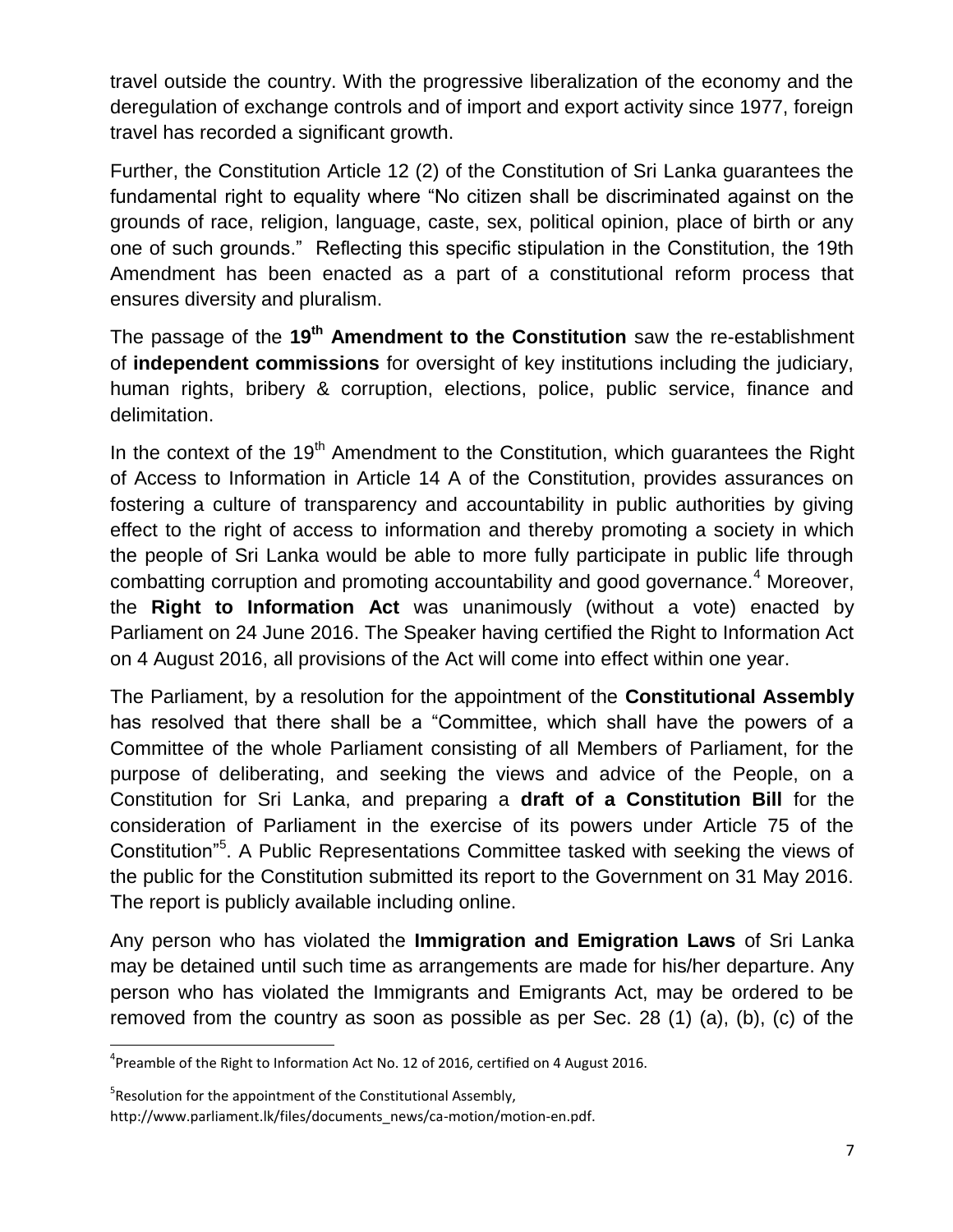amended Immigrants and Emigrants Act. No. 20 of 1948. For removing a person from Sri Lanka Sec. 28, Sec. 45 and Sec. 48 should be read together.<sup>6</sup>

Freedom to return to the country has been further facilitated by the implementation of regulations pertaining to the granting of **dual citizenship**<sup>7</sup> .

**Media freedom** was restored and all local and foreign journalists are now free to travel anywhere in the country without any restrictions. Journalists living in exile were invited to return to Sri Lanka with a guarantee of their safety, $^8$  and all restrictions imposed by the previous administration on providing Sri Lankan passports to those who had sought asylum overseas have been lifted. Meanwhile, the Telecommunication Regulatory Commission has been instructed by H.E. the President Maithripala Sirisena to remove all bans on news websites.

The **National Human Rights Commission** established by Act No 21 of 1996 is empowered and it is now headed by Dr. Ms. Deepika Udagama, a Professor of Lawand Human Rights Activist appointed in October 2015, by the Constitutional Council.<sup>9</sup> It has a broad mandate to guarantee fundamental human rights enshrined in the Constitution by law and practice. The Commission also undertakes to work on human rights on migrants both inbound and outbound and has setup a focal point on migrant issues.<sup>10</sup>

The **democratic space for private sector and civil society** to engage the state and the public has broadened since early 2015. Notable improvements have taken place with respect to the freedom of speech and expression, freedom of assembly and freedom of association, and the general protections afforded to journalists, human rights defenders and victim groups. Moreover, civil society participation was central to the national consultations on constitutional reform and reconciliation mechanisms. These consultations have been important in terms of shaping the ongoing reform agenda of the Government.

The SLBFE continues to work in cooperation with the civil society organizations who address issues related to migrant workers and their family members.

In conclusion Mr. Chairman, we look forward to a fruitful dialogue with the distinguished members of the Committee. I will now give the floor to the members of our delegation to further elaborate on and provide responses.

 $^6$  A/HRC/29/36/Add.4, Comments by the Government of Sri Lanka on the Report of the SR on migrants.

<sup>&</sup>lt;sup>7</sup> Para 63-64 of Sri Lanka's 10<sup>th</sup> -17<sup>th</sup> Periodic reports submitted under CERD on 15 October 2015, CERD/ C/LKA/ 10-17.

 $<sup>8</sup>$  Ibid.</sup>

<sup>&</sup>lt;sup>9</sup> Advancing Human Rights, Accountability, Reconciliation and Good Governance in Sri Lanka: January 2015- June 2016 (FestinaLente) as of 28 June 2016.

 $^{10}$  A/HRC/29/36/Add.1 para 28-report on SR on migrants Mission to Sri Lanka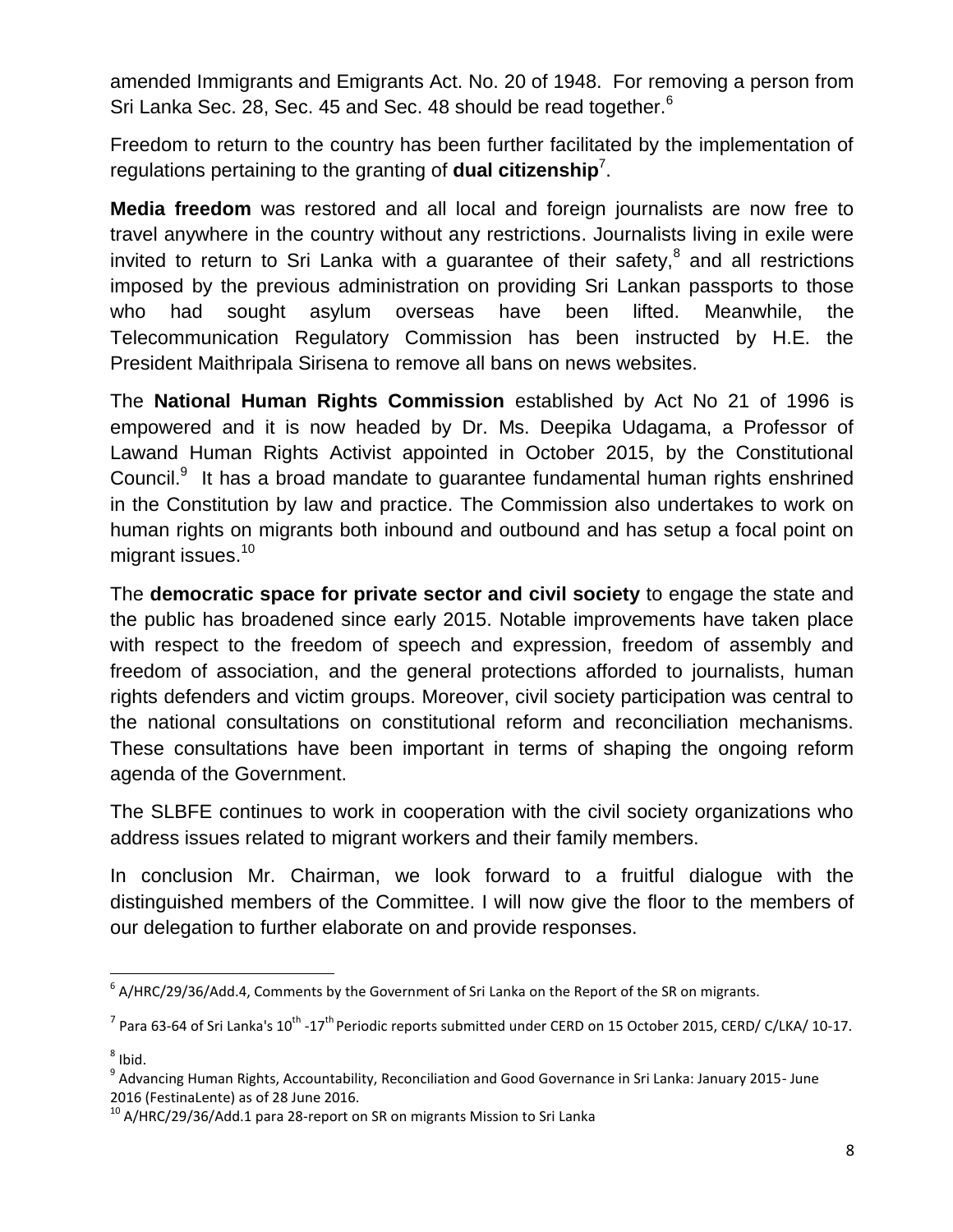I also thank the Secretariat for their kind assistance during this process.

I thank you Mr. Chairman.

# **II. Progress made in harmonizing the State party's legislation with the provisions of the Convention**

With the objective of harmonizing the State party's legislation with the provisions of the Convention on Migrant Workers, the GoSL has undertaken several measures to revise the existing domestic legislation related to the situation of migrant workers. For example, the Sri Lankan Bureau of Foreign Employment Act No. 21 of 1985 has been amended twice in 1994 and 2009. As a continued progress of these measures, steps are being taken to revise the existing legislation, to be in line with the Convention.

Accordingly, the Ministry of Foreign Employment has drafted a new piece of legislation titled "**Sri Lanka Employment Migration Authority Act**" to set up an authority on migration to replace SLBFE Act, which would provide a more overarching role for the SLBFE in various components of the industry. The Act provides for the establishment of a national chamber of licensed foreign employment agencies. It also provides for the establishment of a **"Foreign Employment Promotion Fund**."

The SLBFE has been operating a **local Workers' Welfare Fund** to compensate migrant workers and their family members in cases of deaths and accidental injuries. The SLBFE also operates an **overseas Workers' Welfare Fund** to meet the expenses related to repatriations, legal assistance, and maintenance of safe houses and to provide basic essentials such as food, medicine for destitute workers in countries of destination.

Civil societies and other relevant stakeholders will have the opportunity to make comments on this new draft legislation before presenting it to the Parliament for enactment.

The **Sri Lanka Foreign Employment Agency (SLFEA)**, is the only State owned recruitment agency established in 1996, which operates as a subsidiary of the Sri Lanka Bureau of Foreign Employment, the national regulator of the foreign employment sector in Sri Lanka and is under the purview of the Ministry of Foreign Employment. The SLFEA has been awarded ISO 9001:2008 quality certificate in 2013. The SLFEA competes with other licensed recruitment agencies to provide employment opportunities at a lower cost while ensuring the welfare and protection.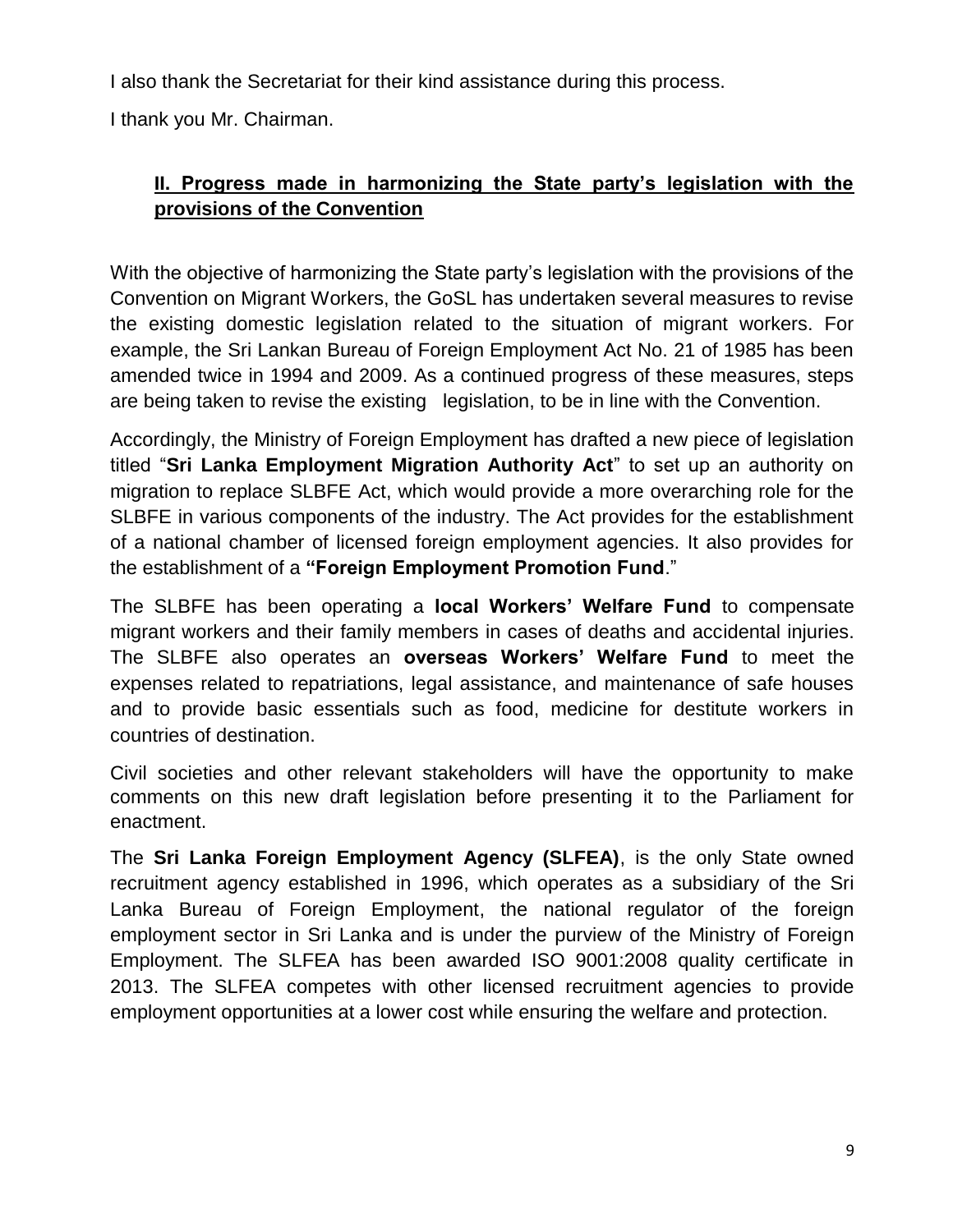#### **National Advisory Committee on Labour Migration**

The Ministry of Foreign Employment takes full responsibility to carry forward the National Labour Migration policy of Sri Lanka, recognizing the roles and responsibilities placed on key stakeholders in the process and counts on their cooperation to realize the objectives of the policy. Hence, the Ministry of Foreign Employment has established mechanisms for monitoring and reporting back on the implementation of the policy. National Advisory Council on Labour Migration is one of that.

The implementation of the National Labour Migration Policy (NLMP) is monitored and evaluated by the **National Advisory Committee on Labour Migration,** chaired by the Minister of Foreign Employment and this committee is comprised by all the Key stakeholders relevant to the labour migration in Sri Lanka such as, Government Institutions, International organizations, NGOs, Recruitment Agents, academia, civil society, Private sector and Trade Unions.

A Special project based on the recommendations of the National Advisory Committee is implemented with technical assistance of the International Labour Organization. Second phase of this special project is being implemented with the financial assistance of the Swiss Development Co-operation and with the assistance of the ILO, IOM and UN Women and evaluated and monitored by a Programme Advisory Committee headed by the Secretary of the Ministry of Foreign Employment.

The National Labour Migration Advisory Committee meets once in every 3 months. The Committee last met in June 2016 .

The Ministry of Foreign Employment works with the following civil society partners, in implementing the National Labour Migration Policy, especially in conducting awareness programmes for migrant workers and their families and training of grass root level officers working on migration grievance handling, remittance management, psycho-social support and reintegration support under the Safe Migration Project:

- 1. Social Organizations Networking for Development (SOND)- Jaffna District
- 2. Social Welfare Organization (SWOAD) Ampara District
- 3. Eastern Self-Reliant Community Awakening Organization (ESCO)-Batticaloa **District**
- 4. Caritas Seth Sarana (CCSS)- Gampaha District
- 5. Plantation Rural Education Development Organization (PREDO)- Nuwara Eliya **District**
- 6. Community Development Services (CDS) in partnership with Center for Human Rights and Community Development (CHRCD) –Kurunegala District
- 7. Caritas SEDEC Kurunegala and Gampaha District
- 8. Helvetas Sri Lanka –Seven Districts.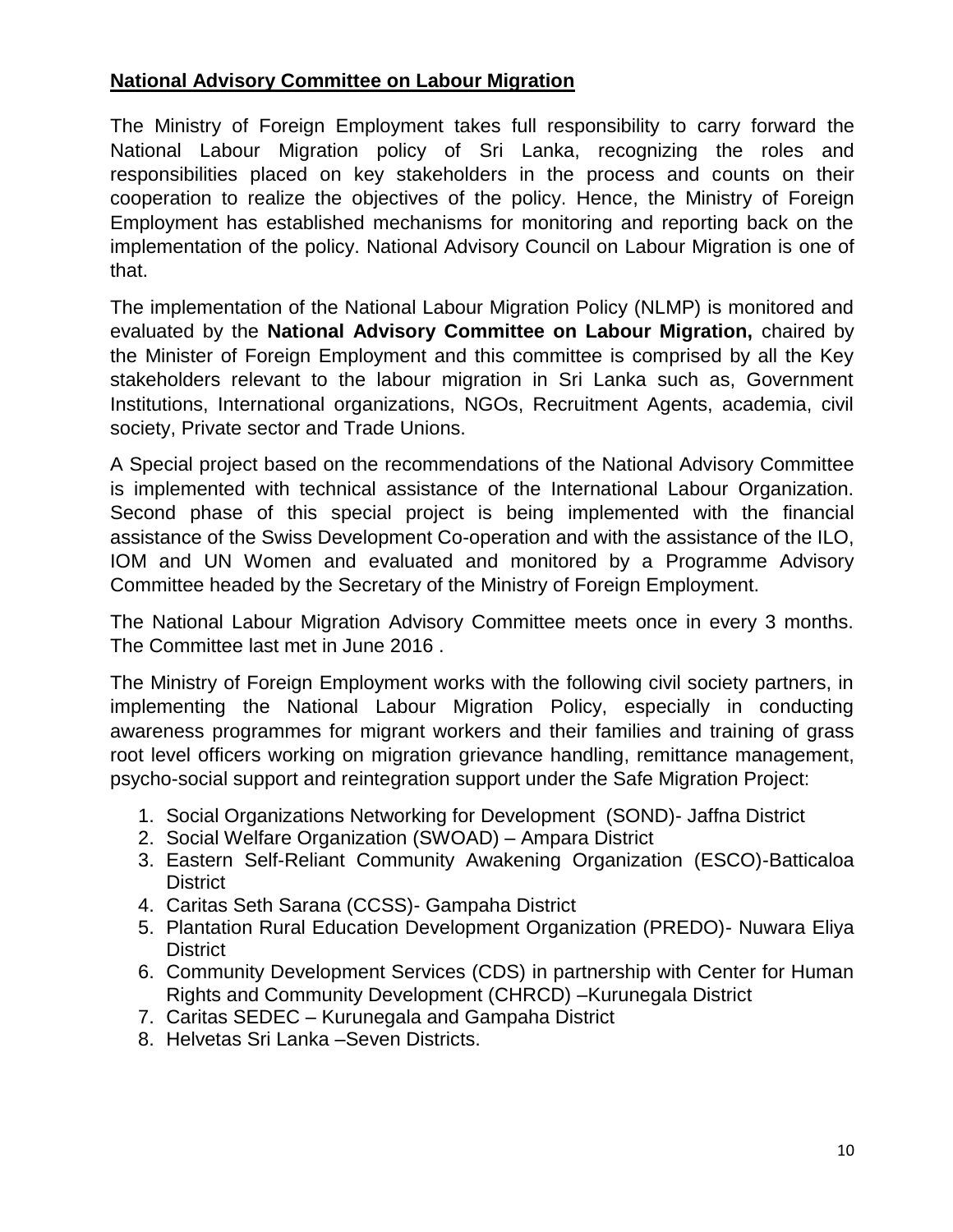#### **III. Welfare measures for the migrant worker families**

The GoSL makes every possible effort to protect the rights of the migrant workers and provide welfare at all three stages namely pre-departure, while at work and return and re-integration and also well-being of their family members. Special welfare measures have been implemented through the SLBFE Budget for the well-being of migrant workers and their family members such as educational scholarships for the children, school materials for needy children, vocational training scholarships for school leavers and low interest loan facilities for housing and self- employment through State banks etc.

During the period of service of migrant workers in the host country, they are covered by an insurance scheme provided by the SLBFE as a welfare measure in addition to the welfare services extended by the Sri Lanka Diplomatic Missions in destinations.

In Sri Lanka's submission to this Committee, we have provided statistical information on the number of **Scholarships** and the total value of scholarships granted for migrant workers' children. In 2015, 3,351 scholarships have been awarded, which amounts to approximately Rs. 61 Million.

In order to address the issues of the families of migrant workers, the Ministry of Foreign Employment has now launched a program under a theme of **"Shramika Surekuma**" which means "Migrants Protection". Under this program, a migrant worker profile is prepared and it contains the family details, including the needs of children and finally a database is created to identify their welfare and protection needs. The initial registrations under this system have been already completed through the 331 Divisional Secretariats in the country using the service of Development Officers (DOs) attached to each Divisional Secretariats for this purpose. This will enable the GoSL to have a comprehensive database on migrant workers.

The welfare assistance centre **"Sahana Piyasa**" situated in the close proximity of the International Airport is a place where the welfare assistance is provided to destitute return migrant workers. This Centre provides accommodation, food, medical assistance. This Centre has assisted 8549 and 7463 migrant workers in the years 2014 and 2015 respectively. The money spent for the welfare assistants for them amounts to Rs. 22,014,800.00.

Further, the Government pledged to introduce a **pension scheme** for those employed overseas, and to add 2.5% interest to the current interest rate of their non-resident accounts, and to start a special protection programme for the families of the migrant workers including those of the Middle East.<sup>11</sup>

Following the decision of the Cabinet of Ministers in 2007,restricting the mothers

 $11$  Page 49 of the Election Manifesto " A Compassionate Maithri Governance A Stable Country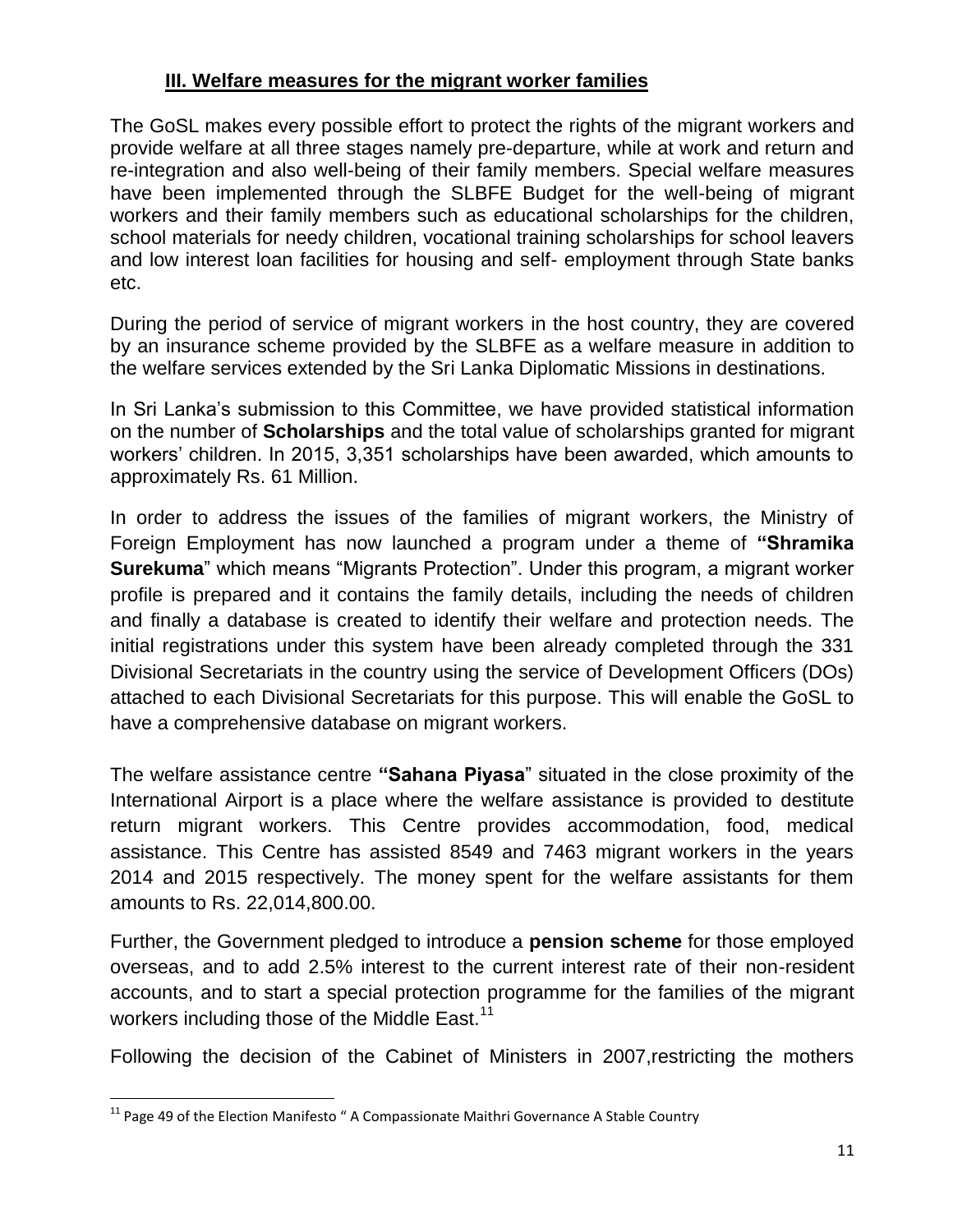having children below 5 years to leave for overseas employment, the Ministry of Foreign Employment issued a circular in this effect in 2013. The Sri Lanka Bureau of Foreign Employment (SLBFE) which comes under the purview of the Ministry of Foreign Employment commenced the implementation of this Cabinet decision and requested a **Family Background Report (FBR)** from the women (mothers) when they seek departure approval from the SLBFE. The FBR contains the information of the migrant worker and her children and the report has to be signed by the local Government bodies with their recommendation.

Based on the information given in the FBR the SLBFE decides whether the absence of the female member (mother) of the family will lead to exploitative situations on the children left behind and accordingly necessary guidance / counseling programmes are conducted to ensure the protection of the rights of children of migrant workers.

However this matter has been taken up by the Cabinet of Ministers of Sri Lanka and a Cabinet Sub- Committee has been appointed to re-visit this matter.

# **IV. Migrant Health**

Sri Lanka pays a special attention to the issue of the relationship between migration and health. In this context, it is noted that **Sri Lanka National Migration Health Policy** was launched by the Ministry of Health in 2012, in recognition of the right to health for the inbound and out bound migrants and their families left behind in Sri Lanka.<sup>12</sup> This Policy was developed with a multi-stakeholder approach involving thirteen key government ministries with technical assistance from the International Organization for Migration (IOM).<sup>13</sup>On an initiative of H.E the President, Sri Lanka will be hosting with the support of the IOM and WHO, the second Global Consultation on Migrant Health soon.

One of the priority areas identified in the National Migration Health Policy for early implementation under the key strategic area of inbound migration is the strengthening of core capacities and quarantine activities at Sri Lankan ports of entry.<sup>14</sup>

According to IOM, Sri Lanka remains one of the countries in the world with a dedicated **national migration health policy and action plan** which aims at ensuring health and social protection to various migrant and mobile population groups. The

 $12$ http://www.migrationhealth.lk/sri\_lanka\_national\_migration\_health\_policy.pdf

 $13$  Ibid.

<sup>&</sup>lt;sup>14</sup> Page 10, IOM Sri Lanka Country Strategy 2014-2017,

http://srilanka.iom.int/iom/sites/default/files/IOM%20Strategy%202014-2017%20FINAL.pdf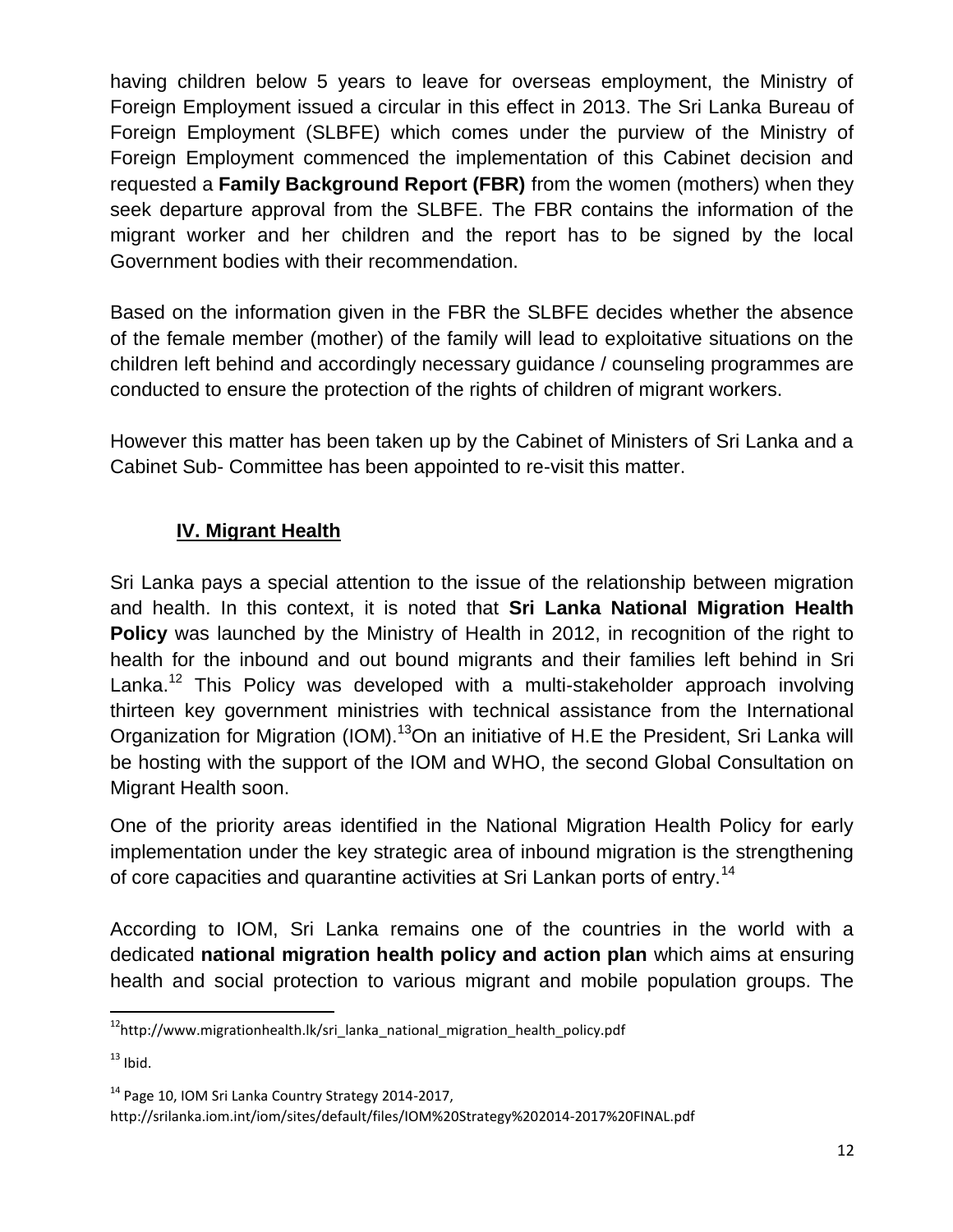Government of Sri Lanka's leadership in migration health and in advancing the World Health Assembly resolution on health of migrants has seen the government take the initiative to organize the second global conference on migration health in coordination with IOM and WHO. The World Health Assembly resolution on health of migrants promotes a 'safe, dignified and healthy migration' process for the benefit of both migrants and their families. As part of evidence based inter-ministerial approach to formulating the National Migration Health policy, the Government of Sri Lanka in technical partnership IOM commissioned a series of large-scale research studies from 2011 to 2014. The studies included for instance: the health and social consequences of children and families left behind, the health status of migrant workers, the health of inbound migrant workers, and health status of internal migrants.

#### **V. Ratifying International Conventions related to Migrant workers**

The Government has undertaken a voluntary commitment to introduce a **National Human Rights Action Plan (NHRAP) from 2017 – 2021**. In May 2016 the Cabinet approved an Inter – Ministerial Committee tasked with drafting the National Human Rights Action Plan for 2017 – 2021, assisted by a steering committee of officials and experts and drafting committees working on each of the thematic areas. The Drafting Committee on the Rights of Migrant Workers will cover the whole range of recommendations and issues as relevant to that Convention, and it is hoped that the recommendations arising from this Committee will provide inputs to the NHRAP. The Cabinet of Ministers has directed the process of formulating the NHRAP, which has already begun its work, to be completed by October 2016. The draft Plan will be open for consultations with the stakeholders including the civil society working in all thematic areas, which include the core Human Rights Conventions. Following this, the NHRAP will be sent for the consideration of the Cabinet of Ministers. The Human Rights Commission of Sri Lanka is engaged in this process and is also facilitating the participation of civil society representatives, coordinating the drafting processes. These processes would ensure equal rights, justice and dignity for all communities in Sri Lanka. Therefore, the issue of ratification of the above conventions will be studied and worked on by this consultative and drafting process.

Further, this matter is also being discussed at the National Advisory Committee on Labour Migration which comprises all key stakeholders including NGOs and Civil Societies.

#### **Declarations under the Articles 76 & 77 of the Convention**

It is noted that most labour receiving countries have yet to become state parties to the Convention, while several labour sending countries have ratified or acceded to it. In this scenario, Sri Lanka accepting the competence of the Committee at present may limit the Committee to only addressing Sri Lanka's obligations while the corresponding obligations of labour receiving countries would not be addressed. This may place Sri Lanka on an unequal footing as far as responding to or taking action on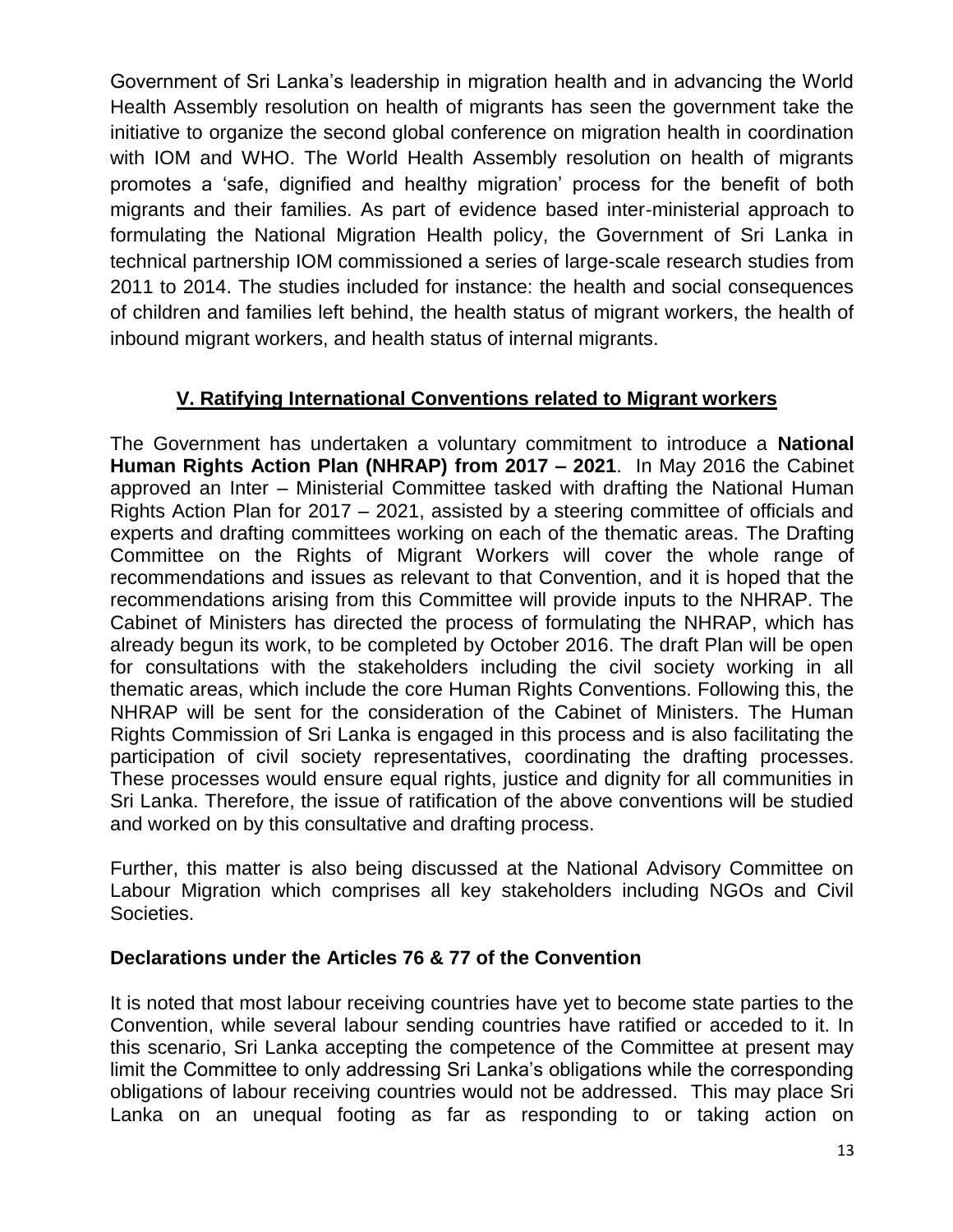communications is concerned, especially because some of the communications may be based on the treatments that the Sri Lankan migrant worker/s was subjected to in the receiving country although the latter is not a state party.

In view of the above, the GoSL would be in a better position to consider the option of accepting the competence of the Committee as when the convention has attracted a sufficient number of labour receiving countries as state parties hopefully in the near future.

#### **b. Implementation measures outside Sri Lanka and Partnerships on Migration issues**

# **I. Consular Assistance**

Mr. Chairman,

While we have institutions to look into the migration related issues within the country, we also have established an extensive **consular services network** with a trained staff deployed through 65 Sri Lankan Diplomatic Missions including 12 Consulates. The network consists of diplomatic officers, consular officers, labour officers, and labour welfare officers account for approximately 250 Officers.

With the support of the ILO a comprehensive 'Operational Manual for Labour Sections of Sri Lankan Diplomatic Mission in Labour Recruiting Countries' was published in 2014, and we continue to work on improving our capacities and services to better cater to our overseas Sri Lankan migrant workers. We are mindful of the limitations and restrictions and are having no illusion regarding the work need to be accomplished in this regard.

The Consular Affairs Division of the Ministry of Foreign Affairs provides comprehensive services through the following six desks dedicated to different services:

**Compensation Section -** assists Sri Lanka Migrant Workers abroad and their Next of Kin to obtain compensation, unpaid Salaries, social insurance benefits, 'blood money' (in case of an accident or murder when the victim is entitled to receive) and to repatriate personal belongings of the demised migrant workers to Sri Lanka.

**Death Section -** makes arrangements to repatriate the human remains of Sri Lankans to Sri Lanka or bury/cremate the human remains abroad.

**Authentication Section -** authenticates birth, marriage and death certificates, educational certificates G.C.E. (O/l) and (A/L) certificates issued by the Examinations Department, affidavits, police clearance certificates, copies of National Identity Card, passport, driving license and certificate issued by Lanka Automobile Ltd. and Export/Commercial Documents etc.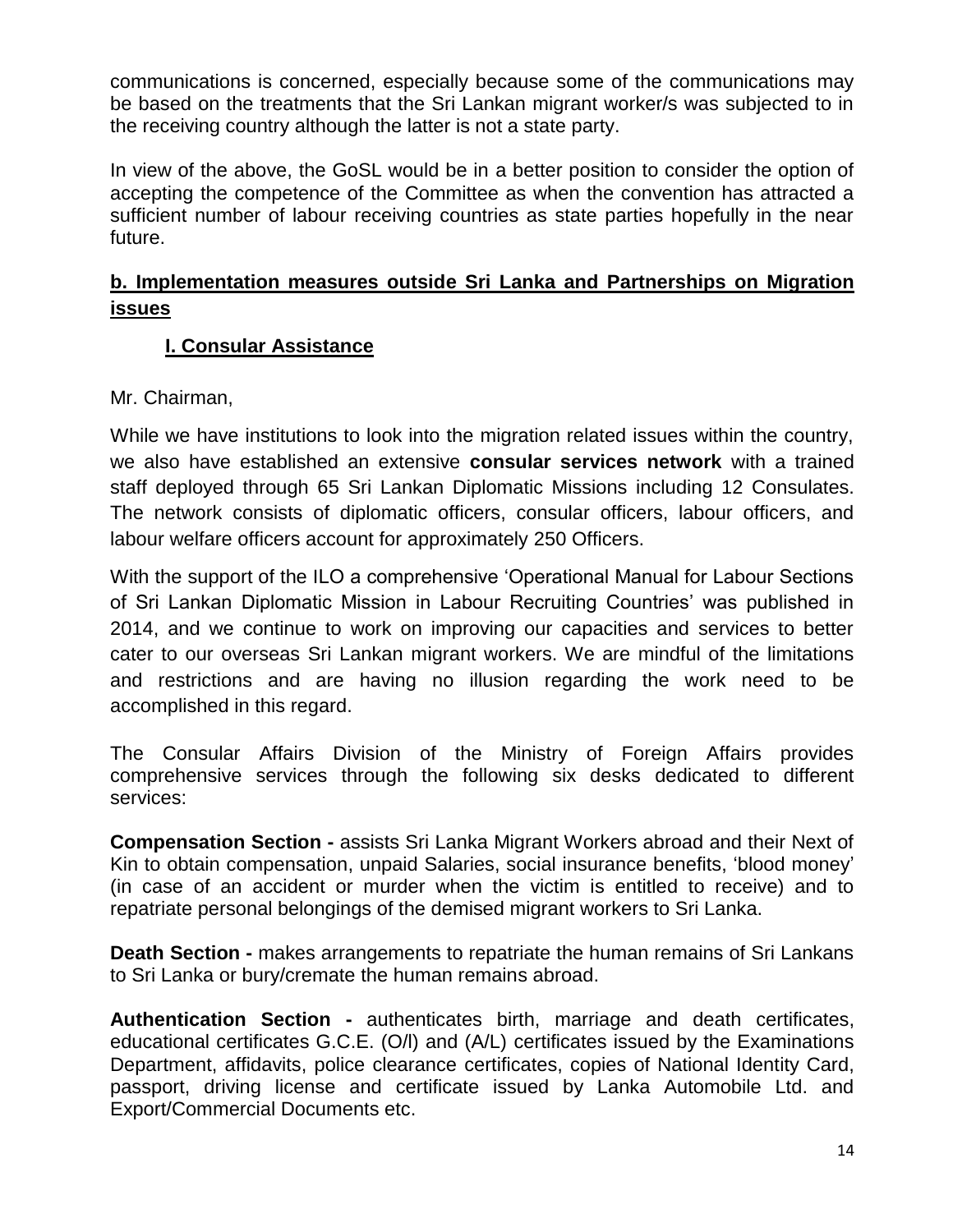**Miscellaneous Section - assists in** securing the release of vessel and the crew.

#### **Registration of Birth, Marriage and Death Section**

**Repatriation Section -** intervenes to repatriate Sri Lankan stranded overseas and to solve various difficulties such as non-payment of salaries, under payment of salaries, harassment, ill treatment and denial of basic facilities.

On an average, around 700 persons in need of consular assistance visit the Consular Affairs Division of the Ministry per day. Most concern certification/authentication of documents, compensation payments of migrant workers, etc.

The GoSL has expanded its consular services to the periphery in order to ensure that persons seeking consular assistance or facilitation, including potential migrant workers, do not need to travel to Colombo incurring unnecessary expenditure. Three regional offices are planned to be opened in the near future.

# **II. Bilateral Agreements with destination countries**

In order to ensure better working conditions in destination countries, Sri Lanka has been engaging bilaterally with the respective receiving governments. Sri Lanka has entered into bilateral agreements with the following countries:

With State of Qatar – on recruitment of Sri Lankans for employment – 2008 With Saudi Arabia – on recruitment of workers – 2006 (lapsed) With Bahrain – on recruitment and occupational training – 2008 (lapsed) With State of Kuwait – on recruitment and development of labour – 2012 With Iraq – on recruitment and vocational training – 2013 With Oman – on labour and training – 2014 With Switzerland – on decent work, safety and wellbeing of migrants and families – 2014 With South Korea – Employment Permit System – 2004 With Israel – pilot program for recruitment of caregivers – 2016 With Saudi Arabia – on domestic worker recruitment – 2014 With Cyprus – on manpower recruitment (being finalized) With USA – on recruitment of nurses (not Government to Government) - 2016 With Lebanon – on manpower recruitment (being finalized)

It is noted that the lack of labour laws in destination countries which cover domestic workers is a hindrance to eliminate abuse/exploitation of these vulnerable workers.

Intensified advocacy efforts and proactive campaigns by internatonal community and civil society for the destination countries to take legal and administrative measures to protect domestic workers rights would be helpful in addressing the issue.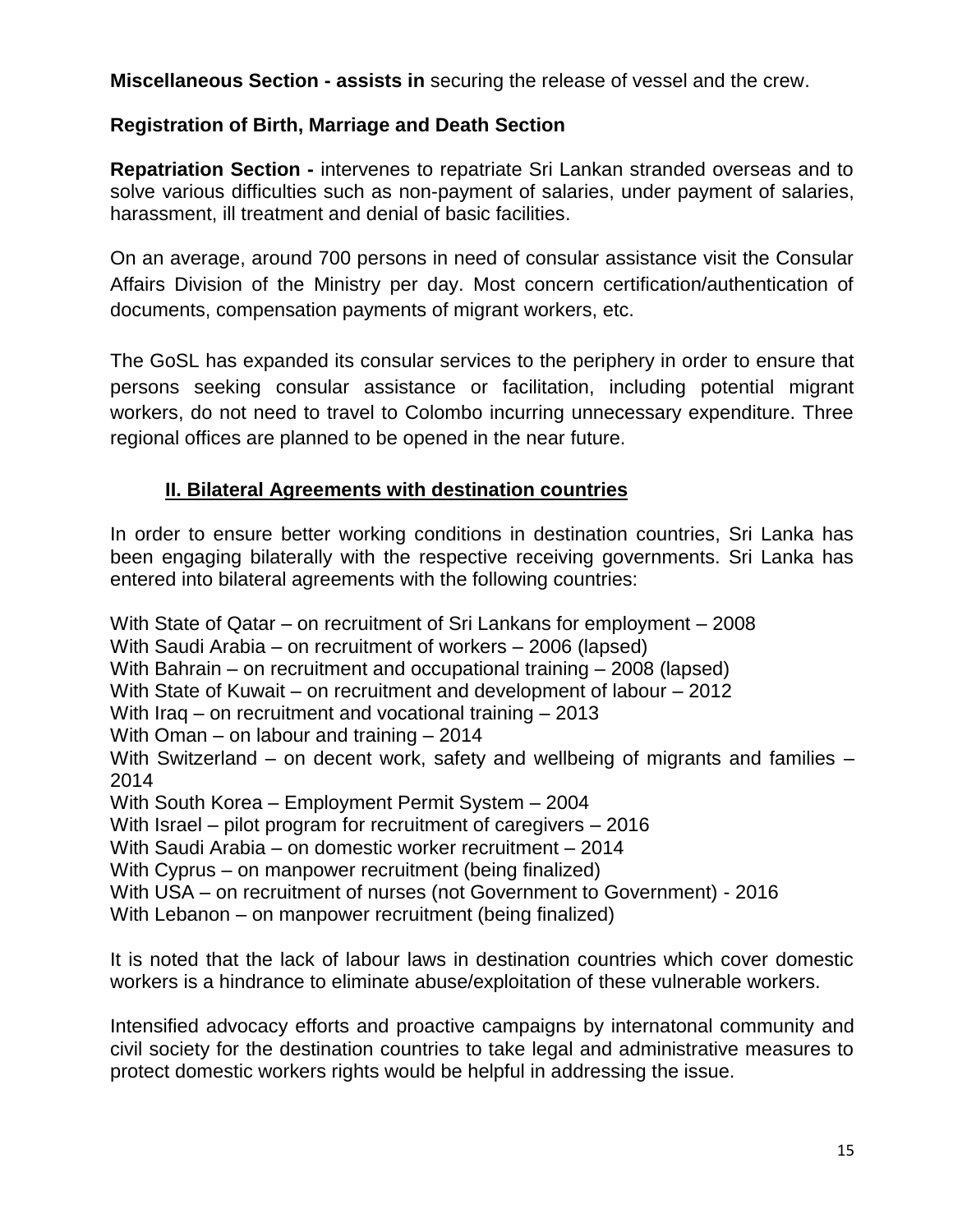The destination countries are also in the process of changing Kafala system by establishing government sponsored institution for recruitment of domestic workers.

The 19<sup>th</sup> Amendment to the Constitution which guarantees the right of access to information and whereby all the MOUs, bilateral agreements entered into by GoSL with other countries will be in public domain.

# **III. Complaints mechanisms with regard to the Sri Lankan migrant workers**

The Consular Division of the Ministry of Foreign Affairs also handles complaints of Sri Lankan migrant workers especially complaints with regard to the workers who are imprisoned or in the custody of the Police and matters related to deaths.

The Labour Section attached to Sri Lankan Diplomatic Missions abroad accepts complaints directly from the workers. The Missions take actions according to the prevailing labour laws of those countries and keep close official relationships with the authorities there in finding settlements for such complaints. For instance, the Mission in Seoul, in addition to its grievance handling mechanism, runs mobile services in regions located out of Seoul for the benefit of the Sri Lankan workers who find it difficult to travel to Seoul for their consular and labour matters. The Consular section of this embassy conducted 13 mobile consular services during weekends and public holidays based on the demand of the Sri Lankan community living in different regions in 2015.Similar mobile services are being conducted in Sri Lanka Mission in Saudi Arabia, Italy, Lebanon, Malaysia.

# **IV. Right to form and join Trade Unions**

Kuwait allows Trade Union rights in varying degrees. Kuwait Trade Union Federation which is also in-charge of expatriate workers Office, despite legal and political limitations is calling for the end of the Kafala system in Kuwait for a legislation that regulates worker's rights in the private sector.

Labour Ministers from Gulf and Asian countries meeting on 26<sup>th</sup> and 27<sup>th</sup> November 2014 agreed that they should improve labour law protection, reform abusive immigration policies and increase dialogue with trade unions and non-governmental groups. Destination countries are encouraged to implement these commitments.

# **V. Readmission Agreements**

We have entered into a **Readmission Agreement with EU** and with number of its Member States bilaterally based on the standard Agreement. With the support of bilateral partners and the IOM, Sri Lanka is also implementing an Assisted Voluntary Return and Repatriation programmes in Sri Lanka[\[1\]](https://mail.google.com/mail/u/0/#m_3029265395798244848__ftn1).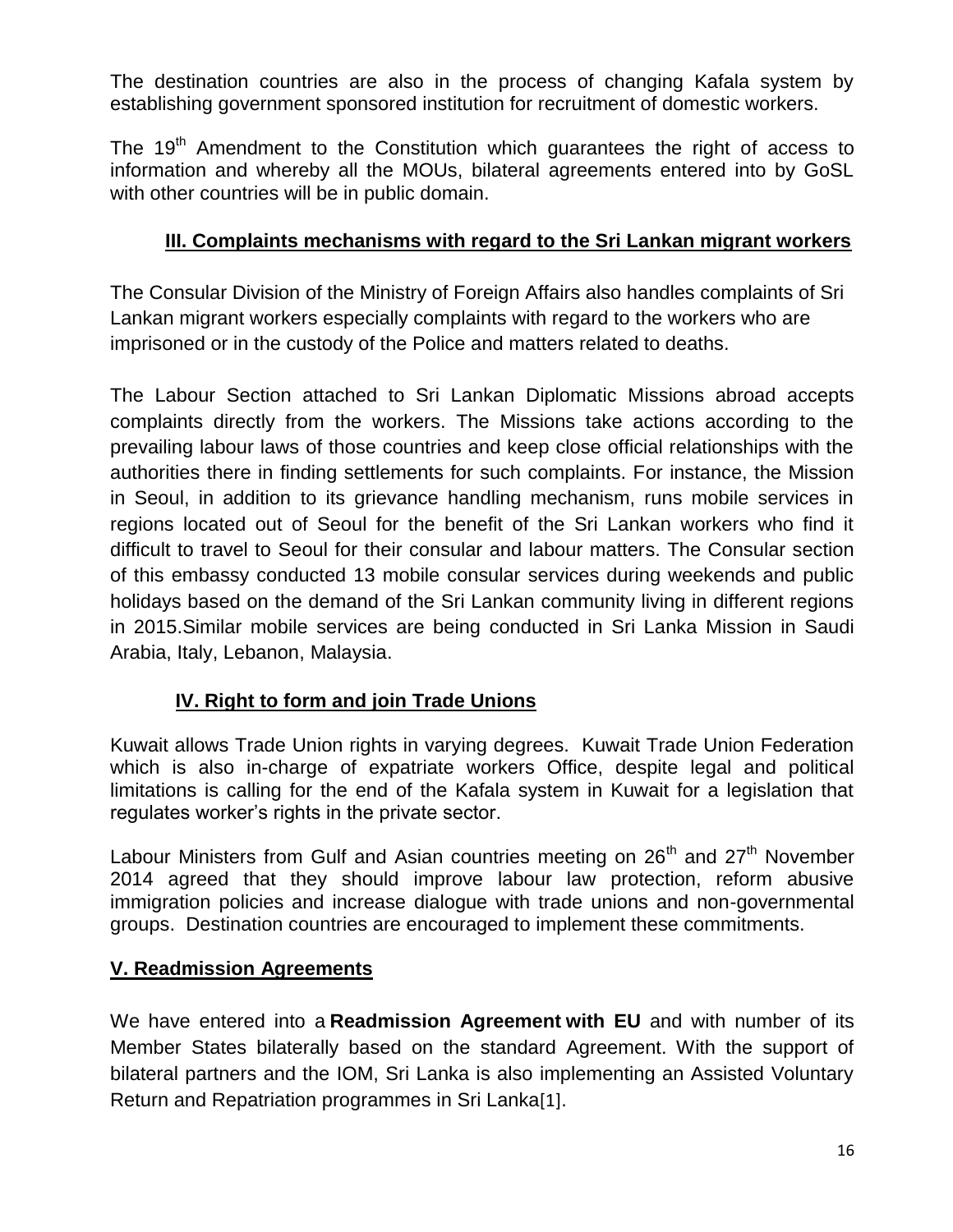The (AVRR) programmes will continue to form a major component of this area of intervention through the provision of assistance to vulnerable Sri Lankan individuals and families who choose, but have no independent means, to return home. Over the years, IOM has assisted thousands of Sri Lankans to voluntarily return to Sri Lanka from many destination or transit countries around the world and to reintegrate into their communities of origin.<sup>15</sup>

A **National Coordinating Committee on Readmission (NCCR)** was officially established as a first step in streamlining the readmission process in Sri Lanka under an EU funded project with support from the International Organization for Migration (IOM). The Cabinet approved the NCCR Memorandum submitted by the Ministry of External Affairs on the  $18<sup>th</sup>$  July 2012. The NCCR guides and negotiates Readmission Agreements between Sri Lanka and other countries, oversees the operationalization of all existing Readmission Agreements and functions as the focal point within the Sri Lankan Government to deal with all readmission related issues.

Under the chairmanship of the Secretary of the Ministry of Foreign Affairs, the NCCR consists of members from Ministry of Foreign Employment, Ministry of Public Administration & Home Affairs, Ministry of Social Services, Department of Immigration and Emigration, Department of Registration of Persons, Criminal Investigation Department, State Intelligence Service, Prisons and Police and the Sri Lanka Bureau of Foreign Employment (SLBFE). The NCCR consists of 3 sub-Committees, each with its own action plan as follows:

- 1) Policy matters chaired by the Ministry of Foreign Affairs
- 2) Operational Matters- chaired by the Department of Immigration and Emigration
- 3) Reintegration Matters- chaired by the Ministry of Public Administration

# **VI. Assisted Voluntary Return and Repatriation (AVRR) and reintegration measures**

The (AVRR) programmes will continue to form a major component of this area of intervention through the provision of assistance to vulnerable Sri Lankan individuals and families who choose, but have no independent means, to return home. Over the years, IOM has assisted thousands of Sri Lankans to voluntarily return to Sri Lanka from many destination or transit countries around the world and to reintegrate into their communities of origin.<sup>16</sup>

<sup>&</sup>lt;sup>15</sup> Page 5, IOM Sri Lanka Country Strategy 2014-2017, http://srilanka.iom.int/iom/sites/default/files/IOM%20Strategy%202014-2017%20FINAL.pdf

<sup>&</sup>lt;sup>16</sup> Page 5, IOM Sri Lanka Country Strategy 2014-2017,

http://srilanka.iom.int/iom/sites/default/files/IOM%20Strategy%202014-2017%20FINAL.pdf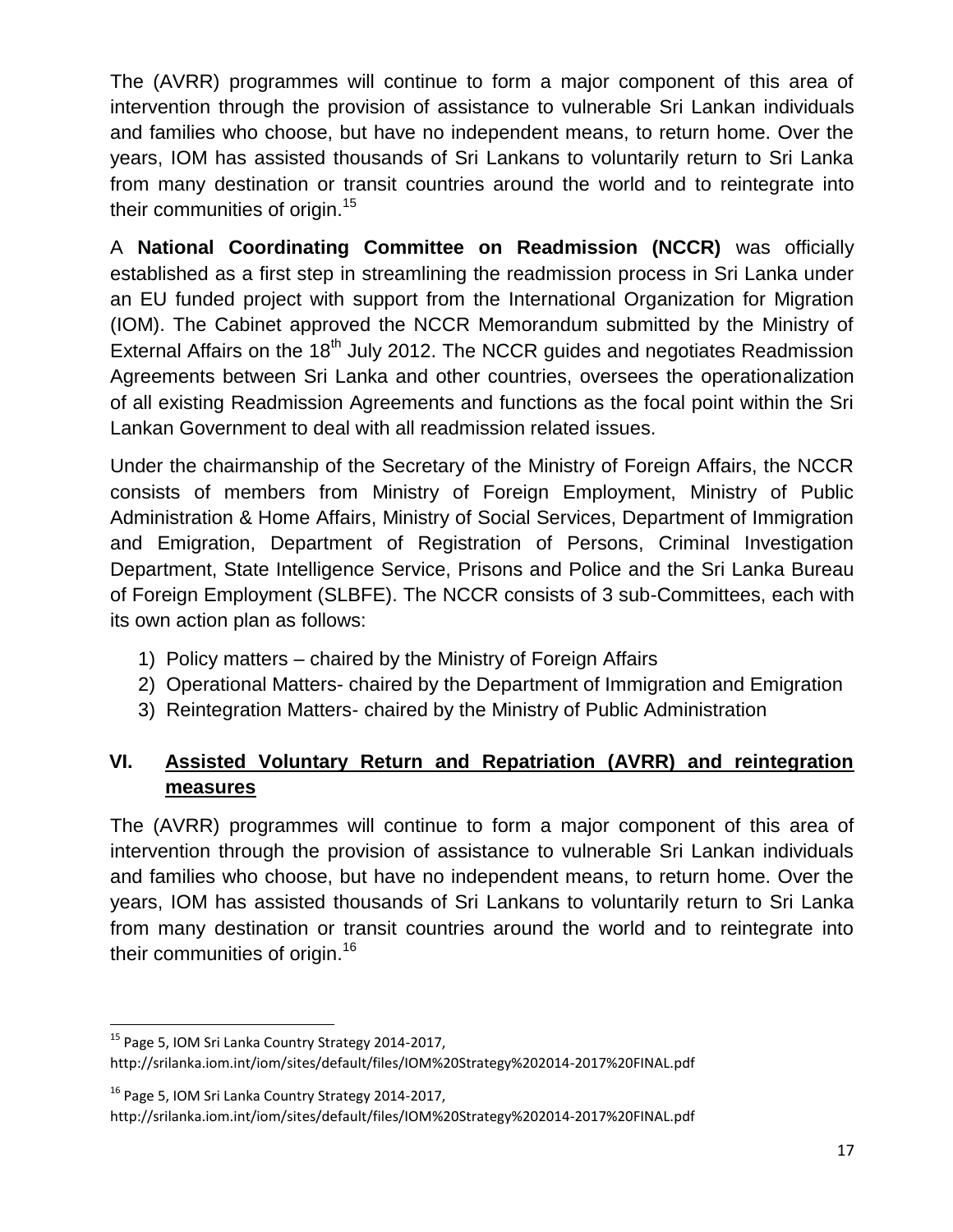# **VII. Irregular Migration, Human Trafficking and Smuggling**

**A National Anti-Human Trafficking Task Force** was established with the participation of Ministry of Justice, Attorney General's Department, Ministry of Women and Child Affairs, Ministry of Foreign Affairs, Ministry of Foreign Employment and Department of Immigration and Emigration, Department of Police in streamlining the anti-human trafficking efforts, the Task Force has developed a 5 year (2015-1019) strategic Plan to monitor and combat Human Trafficking in Sri Lanka and it has been approved by the Cabinet of Ministers.

**A Standard Operating Procedures (SOP)** was developed by the Task Force to increase identification, referral and protection of victims of human trafficking with the technical support of the IOM. It has been approved by the Cabinet of Ministers and was launched in March 2015.

Establishment of the first government shelter for women victims of human trafficking was identified as an urgent need by the Task Force in 2012 and the shelter is now fully functional. The ministry of Women Affairs under the direct supervision of the Task Force developed shelter guidelines and the shelter staff were provided with comprehensive training.

Section 360 A of the Penal Code criminalizes procuration for sexual exploitation and this offence is encompassed under the broader definition of human trafficking. The Penal Code provisions (the Penal Code (Amendment) Act No. 22 of 1995) read together with the procedural laws contained in the Code of Criminal Procedure Act (the Code of Criminal Procedure (Amendment) Act No. 20 of 1995 and the Code of Criminal Procedure (Amendment) Act No. 19 of 1997) state that 'any person who is guilty of the offence of procuration shall on conviction be punished with imprisonment of either description for a term not less than two years and not exceeding ten years and may also be punished with a fine.' Thus, this offence is considered a serious offence in the High Courts of Sri Lanka. It should be noted that even though the alleged suspects of this offence are initially produced before a Magistrate, subsequent steps in the case is tried before relevant High Court with a prosecutor from the Attorney General's Department.

Complaints of migrant workers are handled in terms of the provisions in the SLBFE Act. However, it is important to note that, having properly scrutinized the facts of such complaints and when the officials of the SLBFE have reasons to believe that employment related complaint links or extends to that of human trafficking, they immediately take necessary steps to refer such cases to the Criminal Investigation Department (CID).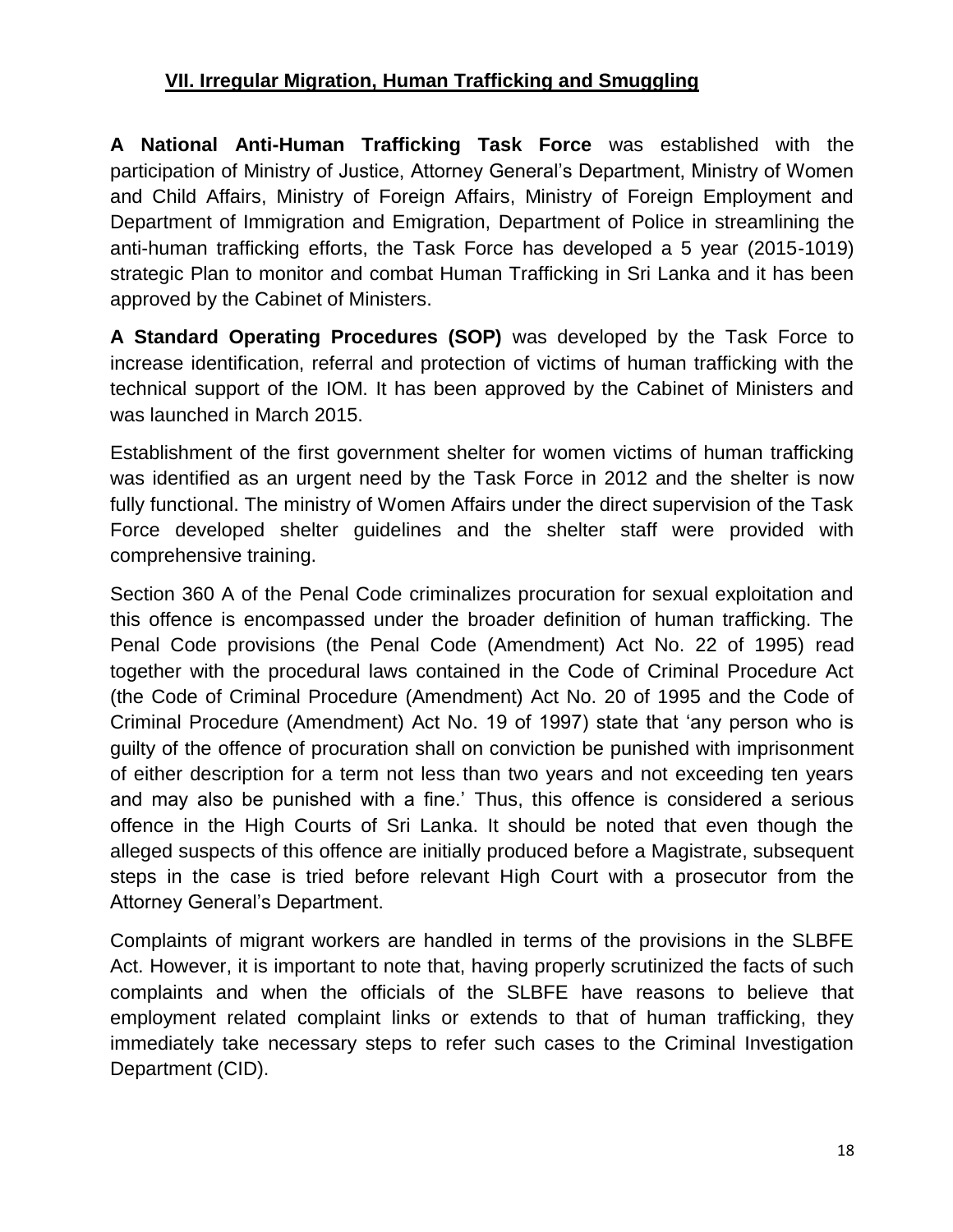Having identified the seriousness of this issue, and in order to ensure that offenders are punished in terms of section 360 C of the Penal Code, the SLBFE has established a **new unit on anti-human trafficking at the SLBFE**. This Unit exclusively handles suspected cases of human trafficking and obtains necessary assistance from the Criminal investigation Department. Therefore it must be reiterated that mechanisms are in place to identify and distinguish a labour trafficking case from a mere employment dispute, It is also to be noted that at present the SLBFE Act is being amended.

The National Anti-Human Trafficking Task Force will take the following steps before March 2017:

- Improve efforts to investigate and prosecute suspected traffickers under Article 360 (c) and convict and punish offenders, including allegedly complicit officers.
- Continue to train officials on victim identification and referral procedures mainly to ensure victims are not detained or otherwise penalized for unlawful acts committed as a direct result of having been subjected to human trafficking, including migration violations or prostitution.
- Improve protection services to ensure identified victims, including men and children, receive specialized care services
- Expand the Bureau of Foreign Employment's mandate to include the regulation of sub agents
- Promote safe and legal migration rather than imposing discriminatory policies
- Expedite pending cases with regard to combatting human trafficking
- Retain trained officers at least for two years in units responsible for taking action against human trafficking
- Set up a special police unit with trained officers to take action against human trafficking.
- Continue to conduct workshops to create awareness on human trafficking among police officers.
- Conduct an island wide awareness campaign against human trafficking for six months, with the assistance of the specialized agencies in the private sector
- Take action against officials complicit in assisting human trafficking and action to be taken against 26 SLBFE officers whose service has been already interdicted
- Take action to complete the legal proceeding with regard to 189 pending cases against recruitment agencies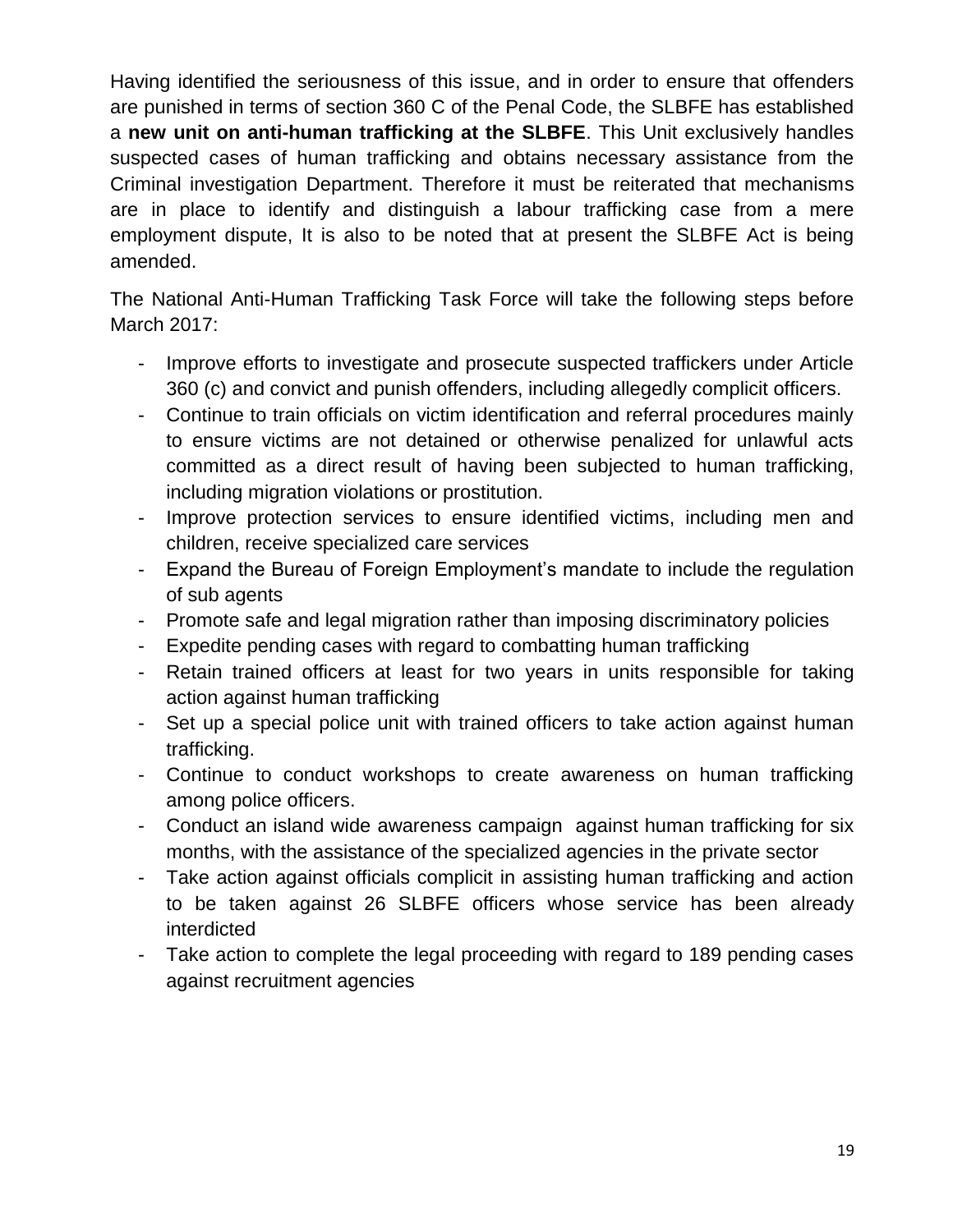# **VIII. Efforts at leveraging receiving states, regional processes and international networks for the promotion of human rights of migrant workers**

Mr. Chairman,

While working in our national capacity we have also explored actively on ways and means of working in partnership with other countries. I wish to share with you briefly what we have accomplished through the '**Colombo Process'**- a voluntary gathering of 12 Member States in Asia which are largely contractual labour migrant originating countries. During our 3 years of Chairmanship this Regional Consultative Process (RCP) managed to make considerable strides on an action oriented road map based on five key thematic areas, which are important catalysts for safe, orderly and regular labour migration from our countries which now accounts for over 45 million individuals, namely;

> Develop a **Qualification Recognition Processes** including transnational accreditation and monitoring :

Better recognition of qualifications and skillsis crucial to ensuring that the labour migrants do not have to accept jobs that are below their skill levels, thus paving way for better employment terms and conditions. One of the key challenges has been ensuring that there is harmonization of all the certification systems in countries of destination and CP countries, in the wide array of the sectors that the migrant workers are employed. In this regard the Colombo Process joined in a pilot initiative of the Abu Dhabi Dialogue (ADD), which focuses on skills certification in the construction, catering and electrical sectors in the UAE, Kuwait and certain CP countries, namely India, Pakistan, Philippines, and Nepal. The scope of this pilot has been extended by bringing in the ILO to enhance the recognition of skills of Sri Lankan construction workers. The first tangibles have been the completion of a national assessment of labour market trends and skills profiles of a selection of migrant construction workers going to the GCC; and a detailed mapping of all the different skills assessment and certification standards between country of origin and destination. Important recommendations have come out from these mappings on how CP workers can be trained for more niche markets in the GCC and gain a competitive edge over workforces from Non-CP origin countries. Once migrant workers have this higher value attached to them, it translates into better wages, contractual terms and living conditions.

> **Ethical Labour Recruitment Practices** (including promoting Standard Employment Contracts)

The objective of ensuring fair and ethical recruitment has been highlighted as a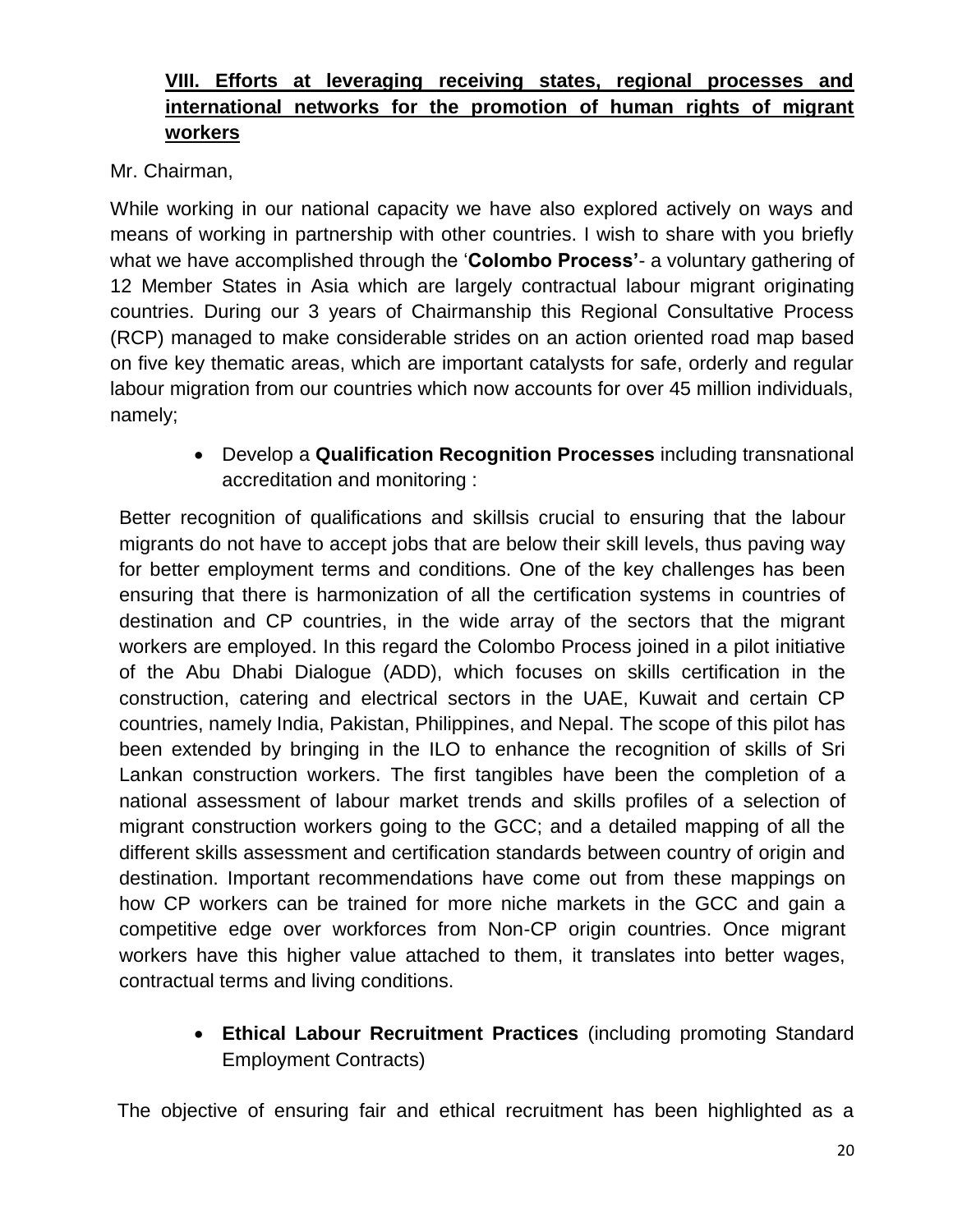priority concern to lower the costs of recruitment of migrants and this has been identified as a global priority including in the 2030 Sustainable Development Agenda. The Colombo Process set some key deliverables in this regard and one of which was to promote culture change in the private sector, by supporting the Alliance of Asian Associations of Overseas Employment Service Providers (OESPAAA) - a network of lead recruitment industry representatives from each CP country, in holding their Fourth Regional Conference in March this year. The conference gave the recruitment industry an opportunity to discuss and agree on the promotion of ethical recruitment as a common objective through enhanced partnership with the Colombo Process. Further it was agreed to hold a series of symposiums for CP Member States and countries of destination to discuss ways to promote regulatory harmonization in this field, and the first of these took place on 23 August 2016 in Colombo, and two more such meetings are to follow.

The Colombo Process is also supporting a research project on recruitment between India, Nepal and UAE, which is supported by the ADD and the Swiss Development Cooperation. (SDC). The CP will continue to support initiatives such as those of the UN Global Compact, ILO's Fair Recruitment Initiative, and IOM's IRIS, for the benefit of the CP nationals.

> Effective **Pre-departure Orientation & Empowerment**, with an additional focus on migration and health.

Effective Pre-departure Orientation & Empowerment forms an important component of the labour migration policies of many CP States At the 3rd Senior Officials Meeting held in Colombo, the CP Member States reiterated their support for the Comprehensive Information and Orientation Programme for Migrant Workers (CIOP), which is led by the Government of Philippines and which has been endorsed by the ADD. The CIOP proposes the development of training manuals and Regional Module Guides at a number of distinct stages, namely at the preemployment stage, prior to departure, post-arrival, and at the return and reintegration stage. A report was presented to the last SOM on the important mapping that was conducted of all the various CP nationally led PDO programmes, and the IOM Regional Office in Manila, has drafted a Regional Guide for the predeparture modules and Programme Management System and it was presented to the ADD SOM in May 2016. Up to seven module guides have been developed, ranging from Remedies in Cases of Distress and Crises Situations; right to Health Management while Working Abroad. A regional Training of Trainers is panned in a selection of CP Member States. The CP looks forward to the next stage in development of the CIOP, which is for both ADD destination and origin countries to put in motion a plan for complementing the PDO guides with post arrival orientation.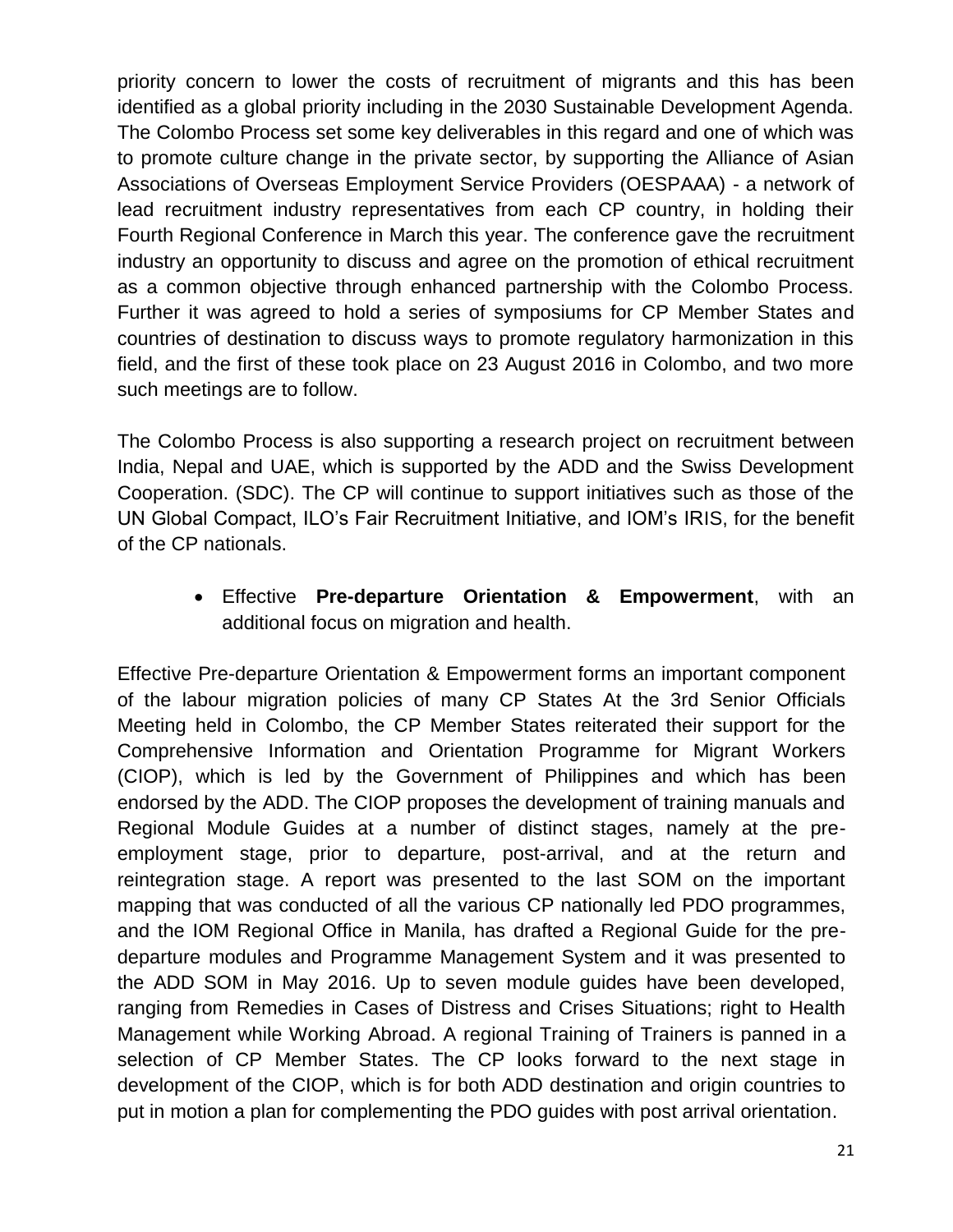# Promote Cheaper, Faster & Safer **Transfer of Remittances**

The Colombo Process agreed to work towards to achieve the global target of reducing remittance transfer costs to 3% or less as stipulated in the2030SustainableDevelopment Goals(SDGs). It also agreed to augment nationallevel efforts to empower migrant workers and their families on remittance management and utilization. A Thematic Area Working Group on the theme met under the chair of Pakistan, and enabled Member States to discuss a set of priorities including the improvement of domestic remittance regulatory frameworks, promoting greater choice and availability of regulated money transfer operators (MTOs), more transparent information provision on remittance transfer costs, and the provision of more initiatives that promote financial education to migrant workers and their families through PDO and other suitable avenues.

> Enhance capacities of the Colombo Process participating countries to **track labour market trends**, to which was later added the setting up of the Colombo Process Technical Support Unit (CPTSU) in support of CP goals.

The ability of CP Member States to analyse sectors that are in demand can assist in determining the type of skills training that should be prioritised in their PDOs and recruitment processes. The Colombo Process organised a Regional Workshop on Labour Market Research on 1 June 2016 that heard contributions from experts from China, Malaysia, IOM's Kuwait office as well as other CP states. It was agreed that the production of a Labour Market Research Operational Guide should be the next step and would constitute an important tool for CP Member States. A new online repository has been developed on the CP website with restricted access only for Member States, to share market trends.

#### Abu Dhabi Dialogue (ADD)

Despite being competitors on labour markets, we have been able to work collectively, and has been commended at the Global RCP meeting in 2015, as a process that other RCPs may consider emulating. The CP has also engaged with other dialogue fora such as the Abu Dhabi Dialogue (ADD), as explained above, on matters of mutual interest and at the Colombo Ministerial Meeting concluded in Colombo on 25 August 2016. Director General of the International Migration Organization (IOM) visited Sri Lanka from 22- 26 August 2016 to attend the inauguration of the Colombo Process.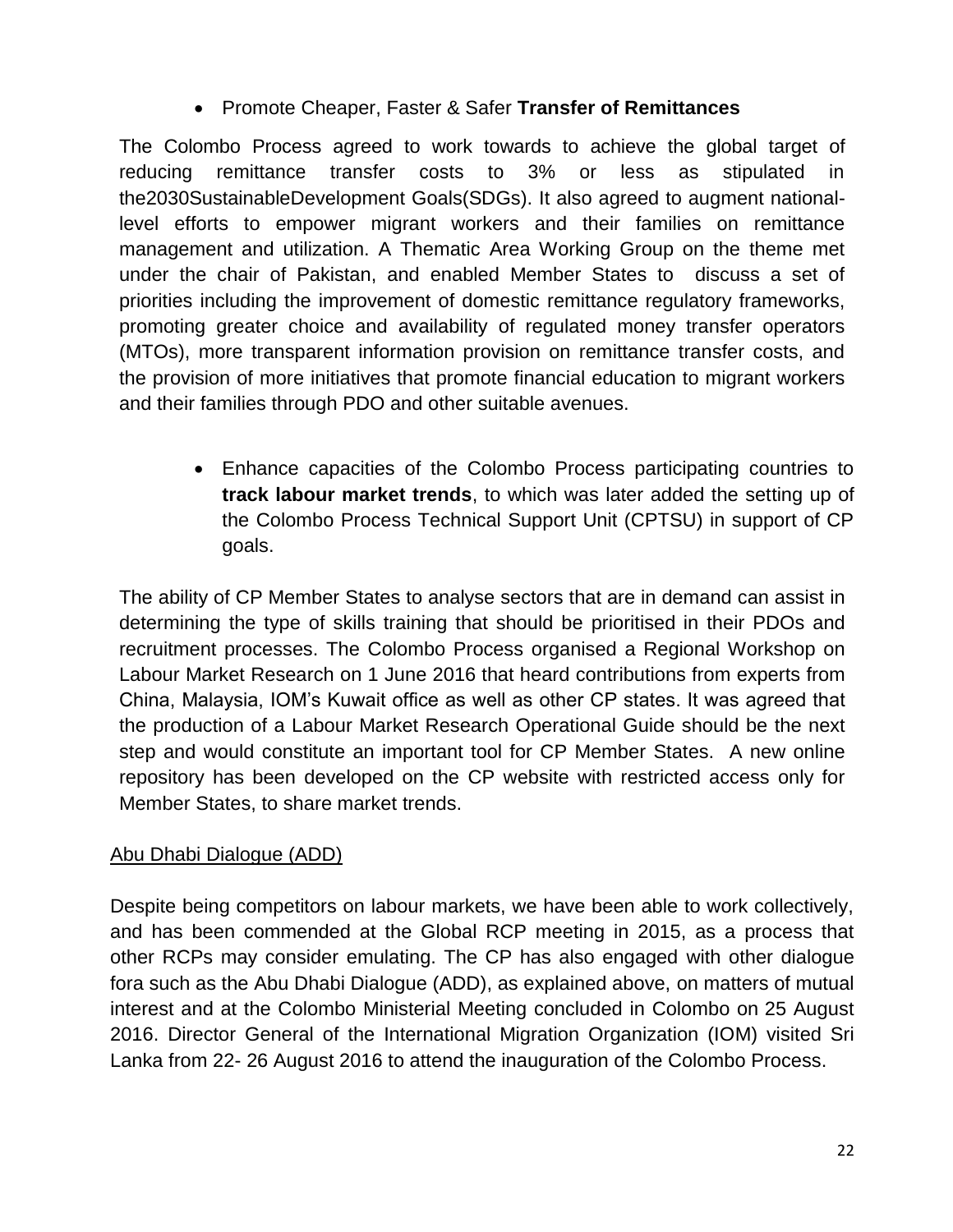Sri Lanka has been invited to take over the chair of the ADD form January 2017 and we believe it will provide us opportunities to jointly look into issues of common concern.

#### Global Forum for Migration and Development (GFMD)

Sri Lanka continues active participation in the GFMD including chairing its round table discussions and during its Chairmanship in Colombo Process has endeavoured to build synergies between the two processes.

#### **IX. Migration to Sri Lanka**

As stated before any person who has violated the Immigration and Emigration Laws of Sri Lanka may be detained until such time as arrangements are made for his /her departure. All such cases of detention are individually assessed to establish nationality, reasons for violating immigration regulations etc., in order to liaise with foreign diplomatic Missions, IOM, families of detainees to facilitate their early departure.

Sri Lanka has been hosting a modest number of refugees although it is not a State Party to the 1952 Convention relating to the Status of Refugees. As per the records of UNHCR monthly report for June 2016, there are 555 individuals with asylum status and another 764 individuals with Refugee Status.

The GOSL, fully cognizant of its standing as a responsible actor, has taken a policy decision to refrain from deporting any asylum seekers and to cooperate with UNHCR when required.

In 2016 (As at June 31, 2016) 132 persons (61 cases) have departed under the UNHCR resettlement process(120 persons to the USA, 11 to Canada and 1 to Sweden)As of 31 December 2015, 357 persons (181 cases) have been resettled in abroad. (221 to Canada, 130 to USA, 3 to Denmark, 3 to Germany)

#### **3. Responses to a few key issues raised by the Committee**

Mr. Chairman,

I wish to briefly explain and clarify the GoSL position on the following issues raised by this Committee;

#### a) **Measures taken to protect migrant women and children,**

In order to address the issues of the families of migrant workers, the Ministry of Foreign Employment, as stated before, has launched a program under a theme **of**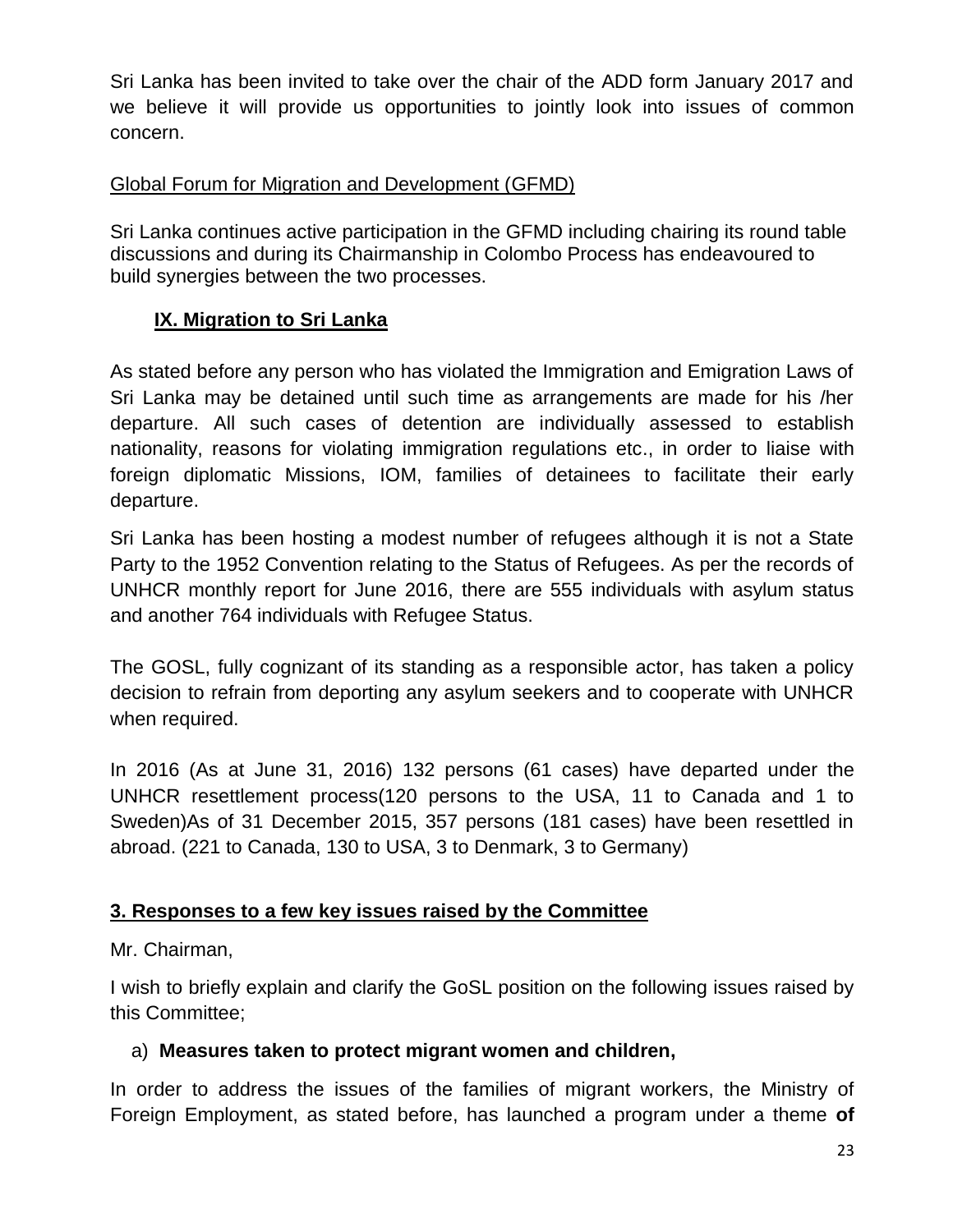**"Shramika Surekuma"** which means "Migrants Protection".

Following the decision of the Cabinet of Ministers in 2007,restricting the mothers having children below 5 years to leave for overseas employment, the Sri Lanka Bureau of Foreign Employment (SLBFE) which comes under the purview of the Ministry of Foreign Employment has commenced a process of obtaining a **Family Background Report (FBR)** from the women (mothers) when they seek departure approval from the SLBFE. The FBR contains the information of the migrant worker and her children and the report has to be signed by the local Government bodies with their recommendation.

Based on the information given in the FBR the SLBFE decides whether the absence of the female member (mother) of the family will lead to exploitative situations on the children left behind and accordingly necessary guidance / counseling programmes are conducted to ensure the protection of the rights of children of migrant workers.

However this matter has been taken up by the Cabinet of Ministers of Sri Lanka and a Cabinet Sub- Committee has been appointed to re-visit this matter.

The Development Officers s appointed by the Ministry of Foreign Employment make visits to individual family units to prepare the Family Background Reports (FBR) which paves the way to identify the needs and to ensure proper protection of children through developing an alternative care-plan for left behind children. With this exercise, the State authorities such as Ministry of Health, Ministry of Women and Children, Ministry of Education can have a good understanding about the individual family units to introduce family specific programs in a coordinated manner.

The Development Officers are engaged with this mandatory exercise to promote safe, planned and family friendly migration. Comprehensive assessments with evidences are gathered by the Development Officers through their family visits.

NGOs and INGOs are also conducting their field works in line with this State mechanism. A paper published in 2016<sup>17</sup> evaluated the causal effect of the FBR policy and found that the policy was successful in discouraging mothers for migration for foreign employment with the decline in monthly departure ranges between 449-812 female migrants per month.

<sup>&</sup>lt;sup>17</sup>Weeraratne, Bilesha. "Protecting the Welfare of Children and its Causal Effect on Limiting Mother's Labour Migration." International Migration (2016).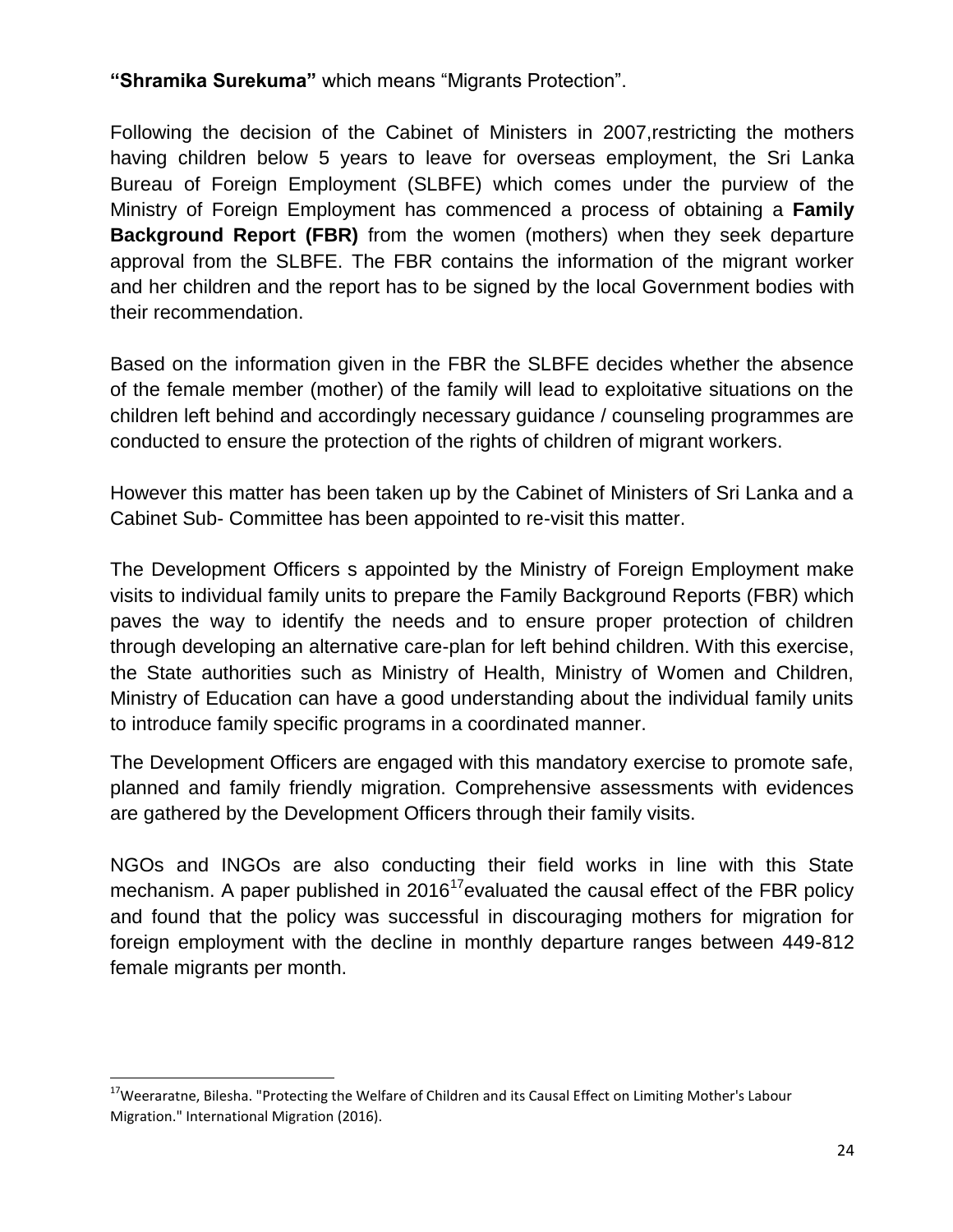The Ministry of Foreign Employment introduced a **minimum age** for female workers as a measure to reduce immature women migrating for employment. In this regard a Cabinet approval was obtained in 2013 to fix minimum age limits as specified below. The State expected to direct the young female school leavers for suitable vocational training instead of going abroad as unskilled labour.

The new minimum age levels are as follows.

| Kingdom of Saudi Arabia     | $-25$ years |
|-----------------------------|-------------|
| <b>Other Gulf countries</b> | - 23 years  |
| Rest of the countries       | - 21 years  |

The above policies are implemented to ensure the protection of the rights of both female migrant workers and their family members including children.

#### Effects on the welfare of children

The research findings published in technical reports, presented at national and international fora showed both positive and negative consequences, with respect to left behind children and family members of migrant workers and to workers themselves.

Being aware of the consequences of mothers who have less than 5 years children leaving the country, the GoSL with the technical assistance from IOM is currently in the process of developing a **Coordinated Care Plan (CCP)** for left behind children that seeks to specifically address health and social impacts of left behind children and families. This is in the formative phase of a pilot intervention that aims to identify 'Risk" and "at risk" children that may warrant further social welfare interventions, health referral and counselling.

#### b) **Monitoring of the recruitment agencies**

The Government has put in place several **regulatory mechanisms**, in particular aiming at fair and ethical labour recruitment. For example, by Act No. 21 of 1985 ( amended in 1994 and 2009) the Sri Lanka Bureau of Foreign Employment (SLBFE) was established which governs all the matters related to overseas labour deployments.

The amended Act No. 56 of 2009 for SLBFE Act No. 21 of 1985 gives power to arrest any illegal recruiters without a court order. The Special Investigation division in the SLBFE has been strengthened by employing Police officers including Chief Inspectors and Sub Inspectors of Sri Lanka Police. Based on information received from public the officers of the Investigation Division conduct sudden raids and accordingly sub agents and passport collectors/carriers working as intermediaries are arrested. In the year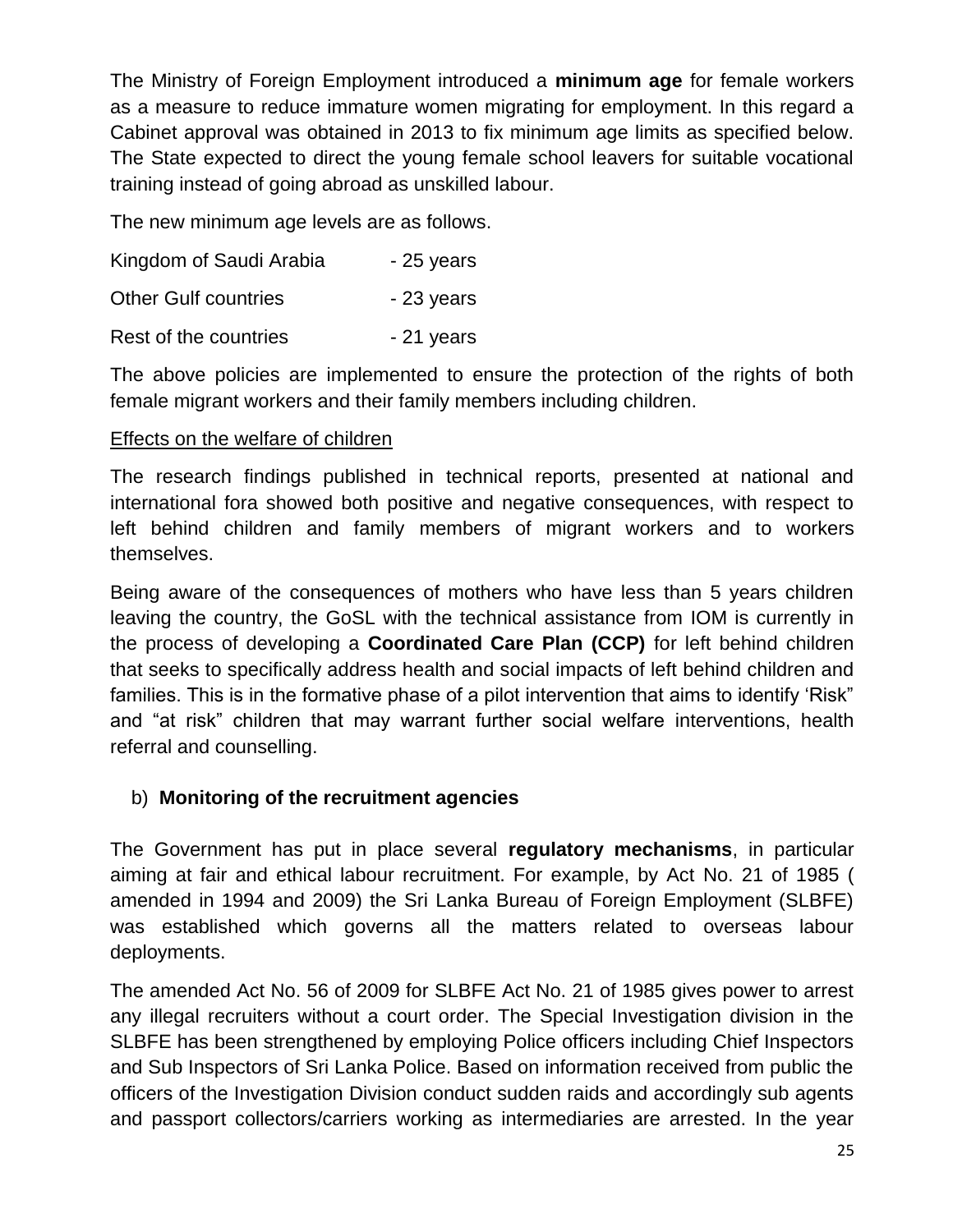2014, 125 were arrested and punished. While for the 1st quarter of 2015 more than 30middle men/intermediaries have been arrested.

Information on complaints received by the Special Investigation Division of the SLBFE during the period 2012/2014.

|                                                                         | 2012 | 2013 | 2014 |
|-------------------------------------------------------------------------|------|------|------|
| No. of complaints received against licensed<br>agents                   | 3272 | 3085 | 2473 |
| No. of complaint received against<br>illegal<br>agents                  | 616  | 460  | 574  |
| No. of complaints settled                                               | 3614 | 2774 | 1471 |
| <b>Division</b><br>Referred<br>the<br>Legal<br>for<br>to<br>prosecution | 133  | 316  | 792  |
| Raids conducted against illegal recruitments                            | 136  | 115  | 76   |
| No. of agencies cancelled (on requests of<br>licensee)                  | 20   | 14   | 15   |
| No. of agencies cancelled by SLBFE                                      | 01   | 03   | 01   |

The Section 54 of the SLBFE Act directs the Minister to constitute the Association of Licensed Foreign Employment Agencies (ALFEA) and its amended Act No. 56 of 2009 says "Every licensee may become a member of association." Accordingly ALFEA has been operating with its membership and functions as per the guidelines set in the said Act.

As per the provisions of the Act, the SLBFE permits the licensed recruitment agents to charge the actual recruitment expenses they incur. In this regard, the SLBFE calculates such expenses at the time of granting approvals to recruit workers and fixes the amount chargeable from each worker. The agent should issue an official receipt for such charges and legal action can be taken against the agent who levies excess fees violating the law.

#### c) **Insurance and Compensation Schemes**

As per the provisions of the Section 45 of the SLBFE Act, the SLBFE has established a Workers' Welfare Fund (WWF) for the benefit of Sri Lankans employed outside Sri Lanka. The fund has spent Rs. 29,523,326.00 (Rs. 29.5 Million) during the years 2013 ~ 2016 for death compensations and medical treatments of Sri Lankans and also has spent Rs. 266,142,032.00 (Rs. 266. Million) for providing food and medicine to the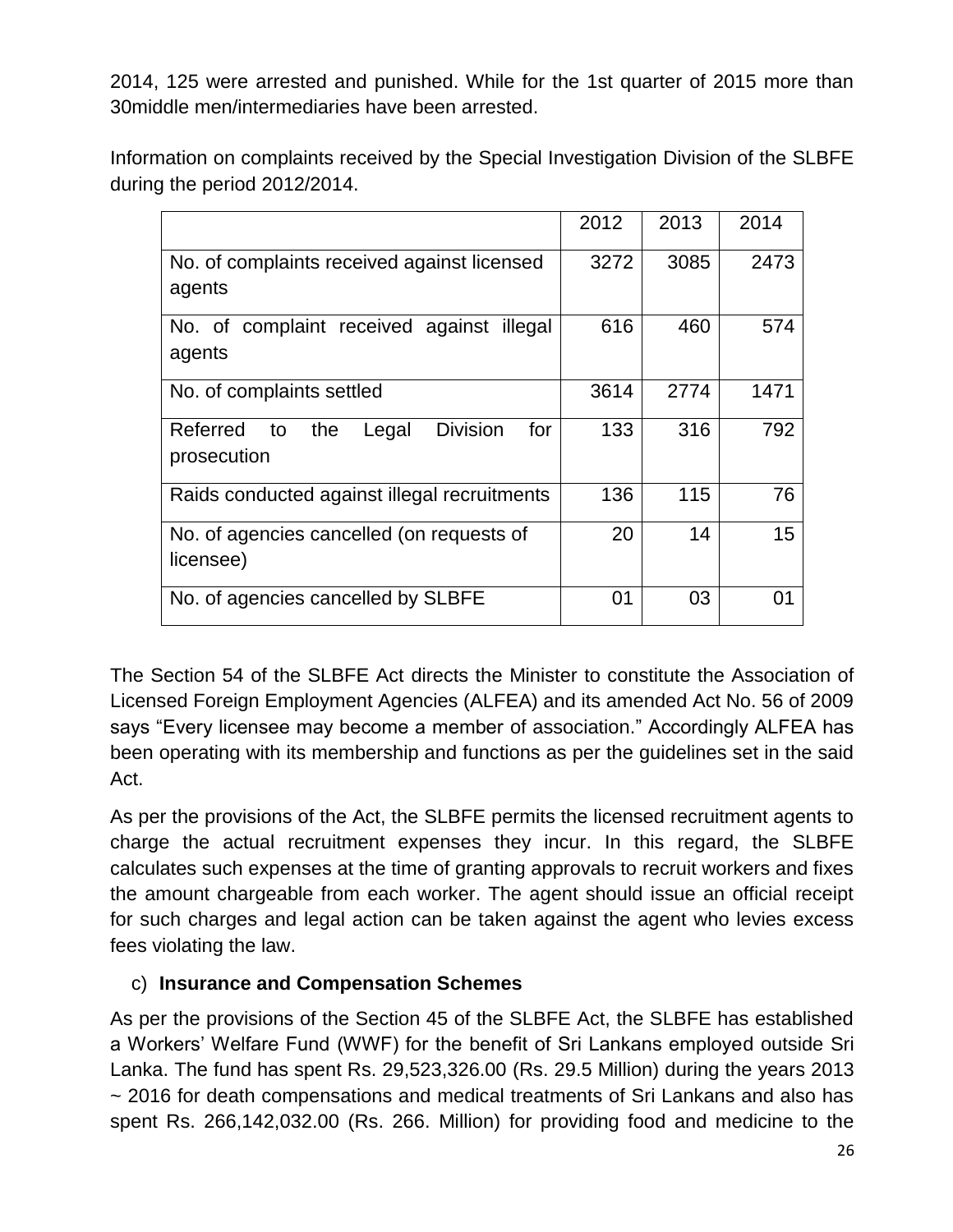destitute Sri Lankan workers reported to Missions abroad during the period 2013  $\sim$ 2015.The Insurance scheme run by the SLBFE has spent Rs. 70.2 Million during the years 2013-2015 for repatriation of destitute sri Lankan workers from their countries of employment.

A committee has been appointed by the Board of Directors of the SLBFE comprising a member from the Ministry of Foreign Affairs and the committee meets once a month and makes collective decision on the payments of the fund. The minutes of the committee meeting are forwarded to the Board of Directors for its approval and the receipts and payments of the Fund are audited by the Government Auditors.

# d) **Pre Departure Orientation (PDO) and Access to remedy;**

It may be noted that besides the regular documented migrant workers, there are considerable number of individuals who migrate though their own arrangements. However, it is noted that many such migrant workers who travel abroad face difficulties at destination countries and therefore providing redress to such persons has been a particularly challenging task. Also, collection of data on such migrants has been a complex issue. For those who are registered migrant workers, the SLBFE has an array of services being provided, including welfare schemes for the families left behind in Sri Lanka, which we could discuss as our interaction proceeds.

Notable among them are the pre-departure orientation and training. Sri Lanka has done much work domestically, but acknowledge the limitations and the need for capacity building in our local Migrant Resource Centresin this regard.For example The SLBFE has introduced a training system for migrants, namely Level 3 qualification of National Vocational Qualification (NVQ) for domestic housekeeping assistants while improving the other pre-departure training programs including orientation for nondomestic sector. The NVQ level 3 training & other training programs include a common competency module & safe migration module which covers all aspects of labour migration. Basic language training is also included in all training courses in respect of destination country.

The SLBFE has established a special Investigation Division to address the issues of exploitation of migrant workers at the recruitment process. The Division is empowered to take legal action against agencies and individuals who violate the established recruitment procedures. This Division entertains an average of 3000 cases per year in connection with the exploitation of migrant workers. Cases are generally resolved within 1-2 months.